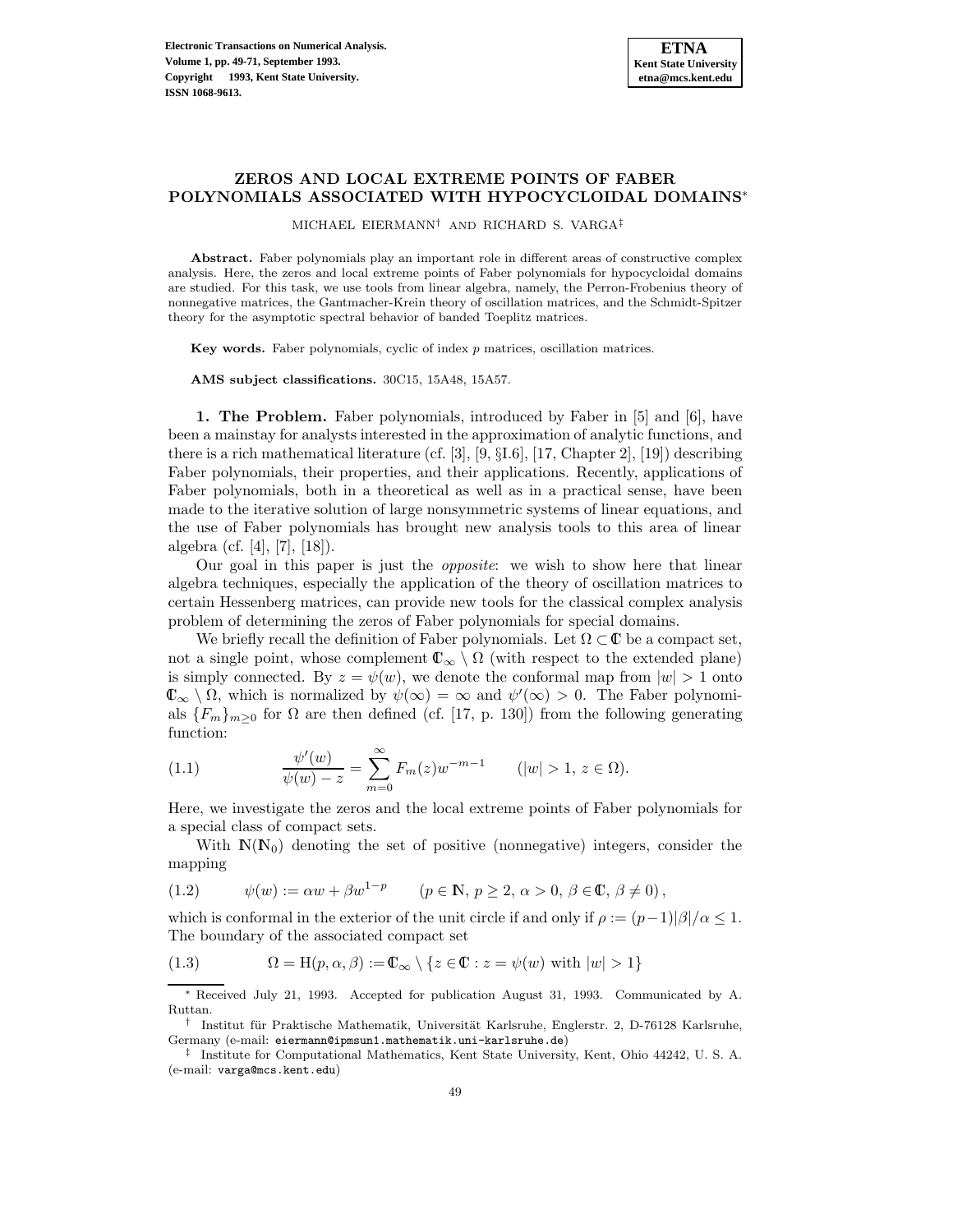

FIG. 1.1. Hypocycloidal domains H(p,  $\alpha$ ,  $\beta$ ) for  $p = 5$  and  $p = 7$ , together with the zeros of the associated Faber polynomials  $\{F_m\}_{m=1}^{50}$ .

is a hypocycloid; more precisely, it is a cusped hypocycloid if  $\rho = 1$  and a blunted hypocycloid if  $\rho < 1$  (see Fig. 1.1)<sup>1</sup> Note that for  $p = 2$ , the Faber polynomials are well known: H(2,  $\alpha$ ,  $\beta$ ) is either an interval (if  $\rho = 1$ ) or an ellipse together with its interior (if  $\rho < 1$ ) and, for those sets,  $F_m$  is a suitably scaled mth Chebyshev polynomial  $T_m$  of the first kind (cf. Rivlin [13, p. 1]).

We show in this note that all zeros  $\{\xi_{m,k}\}_{k=1}^m$  and all local extreme points  ${\{\zeta_{m-1,k}\}}_{k=1}^{m-1}$  of the Faber polynomials  $F_m$  for the sets  $H(p, \alpha, \beta)$  are located on certain stars. This is illustrated in Fig. 1.1, where, for example, in the figure on the left, the boundary of  $H(5, 10, 1)$  is the outer closed curve (which is a blunted hypocycloid), and the boundary of H(5,  $10\tau$ ,  $\tau^{-4}$ ) (with  $\tau := (2/5)^{1/5}$ ) is shown as the inner closed curve (which is a cusped hypocycloid), along with all the zeros of the associated Faber polynomials  $\{F_m\}_{m=1}^{50}$ . (Up to a constant multiplicative factor, the Faber polynomials for these two sets are identical.<sup>2</sup>) These zeros lie in  $p = 5$  equally spaced (in angle) intervals which emanate from the origin, thereby forming a star. We shall prove that the zeros  $\{\xi_{m,k}\}_{k=1}^m$ , as well as the local extreme points  $\{\zeta_{m-1,k}\}_{k=1}^{m-1}$ , are dense on these stars, as  $m \to \infty$ . In addition, we prove that the zeros  $\{\xi_{m,k}\}_{k=1}^m$  interlace on these stars in a certain precise sense. Similar results are derived for the local extreme points  $\{\zeta_{m-1,k}\}_{k=1}^{m-1}$ .

 $1 \text{ A } hypocycloid$  is the curve traced by a point connected to a circle rolling on the interior of the circumference of another (fixed) circle. When the point is on the circumference of the rolling circle (which is equivalent to  $\rho = 1$  in our above notation), the curve is called a *cusped* hypocycloid. When the point is not on circumference of the rolling circle, the curve is often called a hypotrochoid. We prefer the more suggestive notations of a blunted hypocycloid, for the case that the point is interior to the rolling circle (i.e.,  $\rho < 1$ ), and of a *looped* hypocycloid, for the case that the point is exterior to the rolling circle (i.e.,  $\rho > 1$ ). A detailed discussion of those curves is contained, e.g., in [15, p.  $\begin{matrix} 278 \\[-4pt] 2 \end{matrix}$ 

<sup>&</sup>lt;sup>2</sup> In general, the Faber polynomials  $F_m$  for  $\Omega = \mathbb{C}_{\infty} \setminus \psi({w : |w| > 1})$  and the Faber polynomials  $\tilde{F}_m$  for  $\tilde{\Omega} := \mathbb{C}_{\infty} \setminus \psi(\{w : |w| > \tau\}), \tau > 1$ , are related by  $\tilde{F}_m(z) = \tau^{-m} F_m(z)$  and therefore, have the same zeros. Consequently, the zeros of the Faber polynomials for H(p,  $\alpha$ ,  $\beta$ ) and for H(p,  $\alpha \tau$ ,  $\beta \tau^{1-p}$ ) are identical.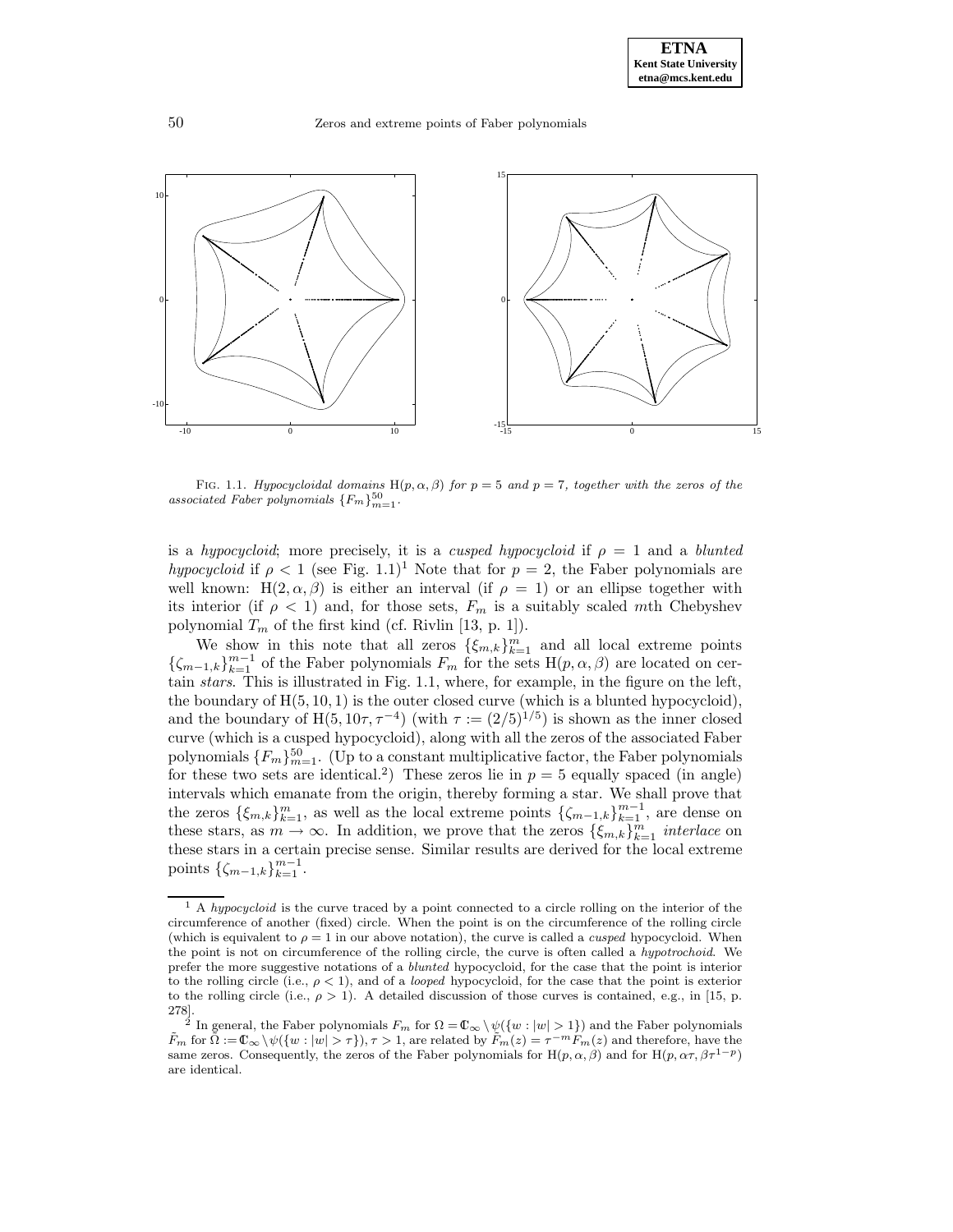#### Michael Eiermann and Richard S. Varga 51

All these results can be considered as generalizations of well-known properties of the zeros and local extreme points of Chebyshev polynomials. For the hypocycloidal domains  $H(p, \alpha, \beta)$ , some of these results have been recently obtained by He and Saff [12]. As previously mentioned, our approach, which is completely different from the one used by He and Saff, is based merely on tools from linear algebra. Specifically, we apply basic facts from i) the Frobenius theory of nonnegative matrices (cf. [21, Chapter 2]), from ii) the Gantmacher-Krein theory of oscillation matrices (cf. [10, Chapter 2]), and from iii) the Schmidt-Spitzer theory of the asymptotic spectral behavior of finite sections of Toeplitz matrices (cf. [16]). We remark that a difference between our results here and those of [12] is the interlacing of the zeros (and the local extreme points) on their stars, which is a nice bonus from the theory of oscillation matrices!

We shall briefly summarize in Section 2 the tools to be used in this paper. Our results, concerning the zeros and local extreme points of Faber polynomials for hypocycloidal domains, will be formulated in Section 3 and proved in Section 4. Finally in Section 5, we describe the properties of Faber polynomials for another class of compact sets which are closely related to hypocycloidal domains.

**2. The Tools.** The previously mentioned exterior conformal map  $\psi$  from  $|w|$ 1, associated with an arbitrary compact set  $\Omega$  (not a single point) whose complement  $\mathbb{C}_{\infty} \setminus \Omega$  is simply connected, has a Laurent expansion of the form

(2.1) 
$$
\psi(w) = \alpha w + \sum_{k=0}^{\infty} \alpha_k w^{-k} \qquad (\alpha > 0, \, \alpha_k \in \mathbb{C} \text{ for } k \in \mathbb{N}_0),
$$

which converges for all  $|w| > 1$ . Substituting this expansion of  $\psi$  into (1.1) and comparing equal powers of  $w$  leads to the recurrence relation

(2.2) 
$$
zF_k(z) = \alpha F_{k+1}(z) + \left(\sum_{j=0}^k \alpha_j F_{k-j}(z)\right) + k\alpha_k F_0(z) \qquad (k \in \mathbb{N}_0)
$$
  
with  $F_0(z) := 1$ 

(cf. Curtiss [3]). But, if we rewrite (2.2) for  $k = 0, 1, \ldots, m-1$  in matrix-vector form, we have

(2.3) 
$$
z [F_0(z), F_1(z), \dots, F_{m-1}(z)] = [F_0(z), F_1(z), \dots, F_{m-1}(z)] \mathcal{F}_m + [0, \dots, 0, \alpha F_m(z)],
$$

where  $\mathcal{F}_m$  denotes the mth section (i.e., the leading  $m \times m$  principal submatrix) of the infinite upper Hessenberg matrix

> 1  $\mathbf{I}$  $\overline{1}$  $\overline{1}$  $\overline{1}$  $\overline{1}$  $\overline{1}$  $\mathbf{I}$  $\overline{1}$  $\overline{1}$

(2.4) 
$$
\mathcal{F} := \left[\begin{array}{cccc} \alpha_0 & 2\alpha_1 & 3\alpha_2 & 4\alpha_3 & \cdots \\ \alpha & \alpha_0 & \alpha_1 & \alpha_2 \\ & \alpha & \alpha_0 & \alpha_1 & \ddots \\ & & \alpha & \alpha_0 & \ddots \\ & & & & \ddots & \ddots \end{array}\right].
$$

(Note that  $\mathcal F$  has a nearly Toeplitz structure, i.e., if we discard its first row, we obtain a Toeplitz matrix.) It is well known (and easy to see from  $(2.3)$ ) that  $\lambda \in \mathbb{C}$  is a zero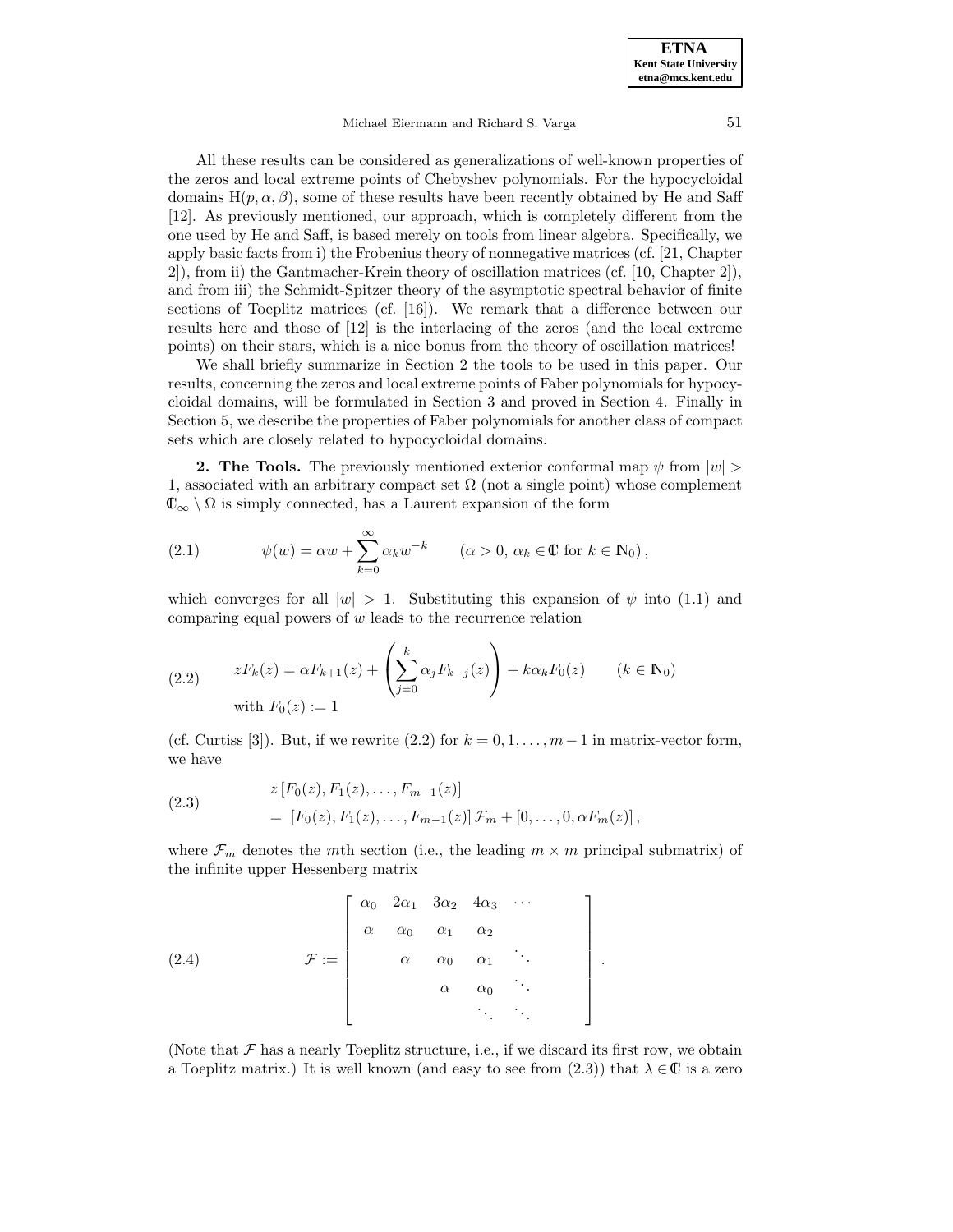52 Zeros and extreme points of Faber polynomials

of  $F_m$  if and only if  $\lambda$  is an eigenvalue of  $\mathcal{F}_m$  (with corresponding left eigenvector  $[F_0(\lambda), F_1(\lambda), \ldots, F_{m-1}(\lambda)]$ . To find the zeros of  $F_m$ , it thus suffices to locate the eigenvalues of  $\mathcal{F}_m$ , the mth section of  $\mathcal{F}$ .

To determine the local extreme points of  $F_{m+1}$ , we consider another sequence  ${G_m}_{m\geq0}$  of polynomials defined by

(2.5) 
$$
\frac{1}{\psi(w) - z} = \sum_{m=0}^{\infty} G_m(z) w^{-m-1} \qquad (|w| > 1, z \in \Omega).
$$

These are the *generalized* Faber polynomials for  $\Omega$  with respect to the weight function  $1/\psi'$  (cf. [17, §2.2]). Following [7], we call  $G_m$  the mth Faber polynomial of the second  $\text{kind}^3$  for  $\Omega$ . On differentiating (1.1) with respect to z and on differentiating (2.5) with respect to  $w$ , it easily follows (cf. [20]) that

(2.6) 
$$
G_m(z) = \frac{F'_{m+1}(z)}{m+1} \qquad (m \in \mathbb{N}_0),
$$

and hence, the local extreme points of  $F_{m+1}$  are the zeros of  $G_m$ .

In analogy with  $(2.2)$ , the polynomials  $G_k$  satisfy the recurrence relations

(2.7) 
$$
zG_k(z) = \alpha G_{k+1}(z) + \sum_{j=0}^k \alpha_j G_{k-j}(z) \qquad (k \in \mathbb{N}_0)
$$
  
with  $G_0(z) := 1/\alpha$ ,

or, in matrix-vector form,

(2.8) 
$$
z[G_0(z), G_1(z), ..., G_{m-1}(z)]
$$

$$
= [G_0(z), G_1(z), ..., G_{m-1}(z)] \mathcal{G}_m + [0, ..., 0, \alpha G_m(z)],
$$

where  $\mathcal{G}_m$  is now the mth section of the infinite upper Hessenberg Toeplitz matrix

$$
(2.9) \quad \mathcal{G} := \left[\begin{array}{cccc} \alpha_0 & \alpha_1 & \alpha_2 & \alpha_3 & \cdots \\ \alpha & \alpha_0 & \alpha_1 & \alpha_2 & \\ & \alpha & \alpha_0 & \alpha_1 & \ddots \\ & & \alpha & \alpha_0 & \ddots \\ & & & \ddots & \ddots \end{array}\right].
$$

Thus, from (2.6) and (2.8), the local extreme points of  $F_{m+1}$  are nothing but the eigenvalues of  $\mathcal{G}_m$ . This connection, together with the asymptotic spectral properties of finite Toeplitz matrices, can be used to derive results on the asymptotic behavior of the local extreme points of the classical Faber polynomials (of the first kind) (cf. [20]) and also of the zeros of these polynomials (cf.  $[2]$ ). Here, we are interested in *transient* (i.e., nonasymptotic) properties of the zeros and local extreme points of classical Faber polynomials for special sets.

<sup>&</sup>lt;sup>3</sup> This notation is motivated by the special cases when  $\Omega$  is either an interval or an ellipse, together with its interior. As previously mentioned here, the Faber polynomials  $F_m$  (of the first kind) are suitably scaled Chebyshev polynomials  $T_m$  of the first kind. As shown in the beginning of Section 3, the generalized Faber polynomials  $G_m$  are then suitably scaled Chebyshev polynomials  $U_m$  of the second kind (cf. [13, p. 7]).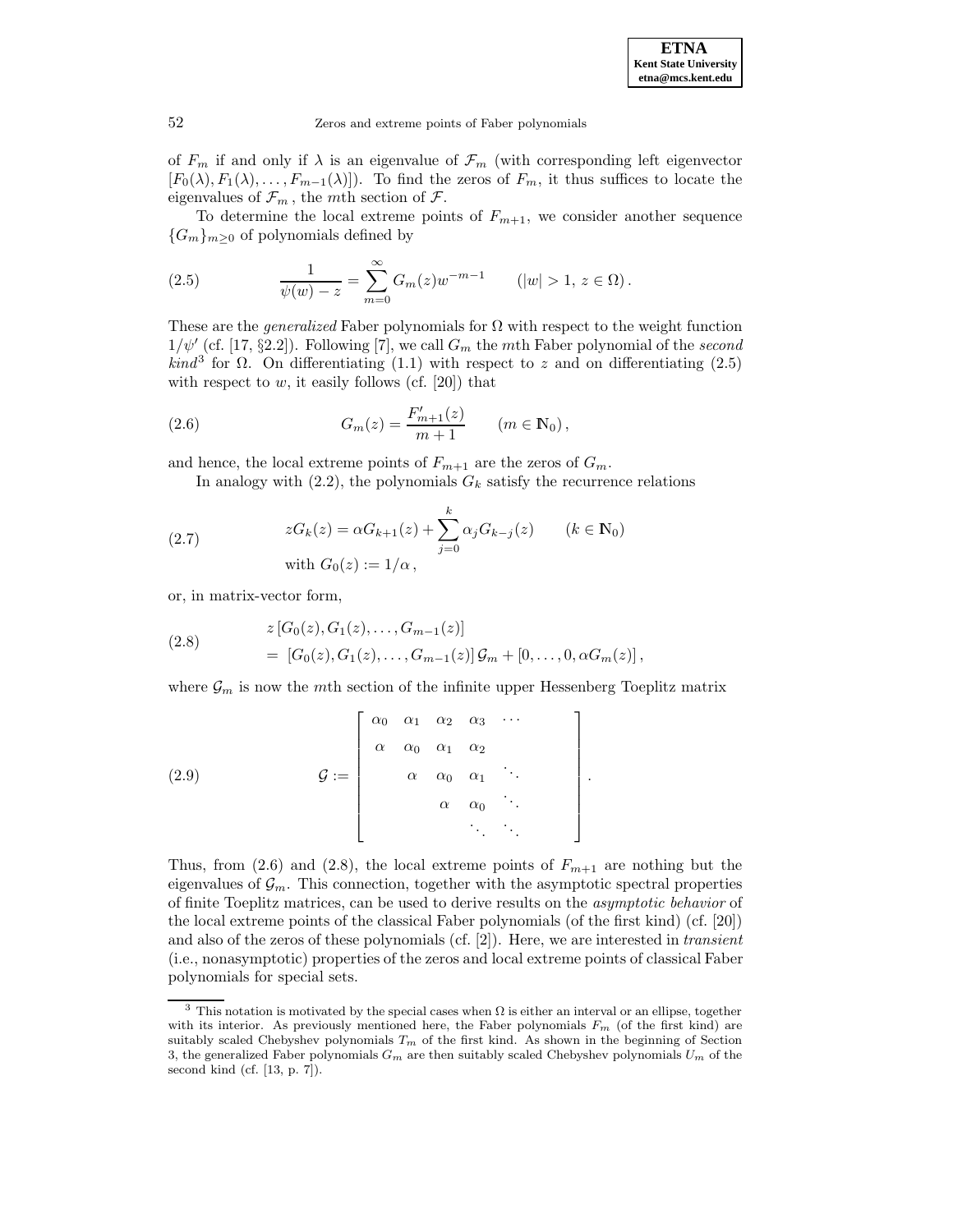1  $\overline{1}$  $\mathbf{I}$  $\mathbf{I}$  $\mathbf{I}$  $\mathbf{I}$  $\mathbf{I}$  $\mathbf{I}$  $\overline{1}$ 

#### Michael Eiermann and Richard S. Varga 53

For the hypocycloidal domains  $H(p, \alpha, \beta)$  defined by (1.2) and (1.3),  $\mathcal G$  of (2.9) reduces to the particularly simple infinite matrix

$$
(2.10) \quad \mathcal{G} = \mathcal{G}_h = \begin{bmatrix} 0 & \cdots & 0 & \beta \\ \alpha & 0 & \cdots & 0 & \beta \\ & \alpha & 0 & 0 & \beta \\ & & \ddots & \ddots \end{bmatrix}
$$

(where the subscript  $h$  refers to "hypocycloid"), and similarly, from  $(2.4)$ , we have

(2.11) 
$$
\mathcal{F} = \mathcal{F}_h = \mathcal{G}_h + (p-1)\beta \mathbf{u}_1 \mathbf{u}_p^T,
$$

where  $\mathbf{u}_k$  denotes the k<sup>th</sup> unit column vector in  $\mathbb{R}^{\infty}$  ( $k = 1, 2, ...$ ). Note that  $\mathcal{F}_h$  and  $\mathcal{G}_h$  are banded matrices (i.e., only their first lower and their  $(p-1)$ st upper diagonals contain nonzero entries), and  $\mathcal{F}_h$  and  $\mathcal{G}_h$  differ only in the pth element of their first rows.

After a reduction to the case  $\alpha = \beta = 1$ , we shall show in Section 4 that  $\mathcal{G}_h$ and  $\mathcal{F}_h$  of (2.10) and (2.11) are cyclic of index p matrices, so that, with a suitable permutation, the pth powers of  $\mathcal{G}_n$  and  $\mathcal{F}_h$  are, respectively, the direct sum of p infinite matrices  $\{\mathcal{H}^{(k)}\}_{k=0}^{p-1}$ , and  $\{\mathcal{K}^{(k)}\}_{k=0}^{p-1}$ , where  $\mathcal{H}^{(k)}$  and  $\mathcal{K}^{(k)}$  are infinite banded upper Hessenberg matrices  $(k = 0, 1, \dots, p-1)$ . The main part of our investigation is then a study of the spectral properties of their j-th sections  $\mathcal{K}_j^{(k)}$  and  $\mathcal{H}_j^{(k)}$ , in  $\mathbb{R}^{j \times j}$ , for every  $j \in \mathbb{N}$ . It turns out all these sections are nonnegative and irreducible matrices, and, more importantly, these sections are also oscillation matrices. Thus, the full power of the Perron-Frobenius theory of nonnegative matrices and the Gantmacher-Krein theory of oscillation matrices are applicable to the study of the spectra of these sections.

The Perron-Frobenius theory of irreducible nonnegative matrices is an essential part of the tool box of anyone interested in matrix theory and numerical linear algebra. We therefore assume that the reader is familiar with this theory. (The facts we shall use in the sequel are described, e.g., in [21, Chapter 2], [1], and [8, Chapter 4].) Unfortunately, it seems that the theory of oscillation matrices is less well known to workers in numerical linear algebra. One of the objects of this paper is to also show that the theory of oscillation matrices is in fact a powerful tool even for problems which, at first glance, have little connections with matrices. For the reader's convenience, we therefore recall below the main definitions and results which we use from the theory of oscillation matrices.

Let  $\mathcal{M} = [\mu_{i,j}]_{1 \leq i,j \leq m}$  be an arbitrary matrix in  $\mathbb{R}^{m \times m}$ . The set of multi-indices **i**, with k (for  $1 \leq k \leq m$ ) elements from  $\{1, 2, \ldots, m\}$ , is defined by

$$
\Delta_{m,k} := \{ \mathbf{i} = (i_1, i_2, \dots, i_k) : 1 \le i_1 < i_2 < \dots < i_k \le m \}.
$$

For **i** =  $(i_1, i_2, \ldots, i_k)$  and **j** =  $(j_1, j_2, \ldots, j_k)$  in  $\Delta_{m,k}$ , the  $k \times k$  submatrix of M with rows  $i_l$  and columns  $j_n$  will be denoted by  $\mathcal{M}(\mathbf{i}, \mathbf{j}) := [\mu_{i,j}]_{i \in \mathbf{i}, j \in \mathbf{j}}$ . Then,  $\mathcal M$  is totally nonnegative (totally positive) if det  $\mathcal{M}(\mathbf{i},\mathbf{j})$  is nonnegative (positive) for all  $\mathbf{i},\mathbf{j} \in \Delta_{m,k}$ and all  $k = 1, 2, \dots, m$ .

The best known examples of totally nonnegative matrices arise from the class of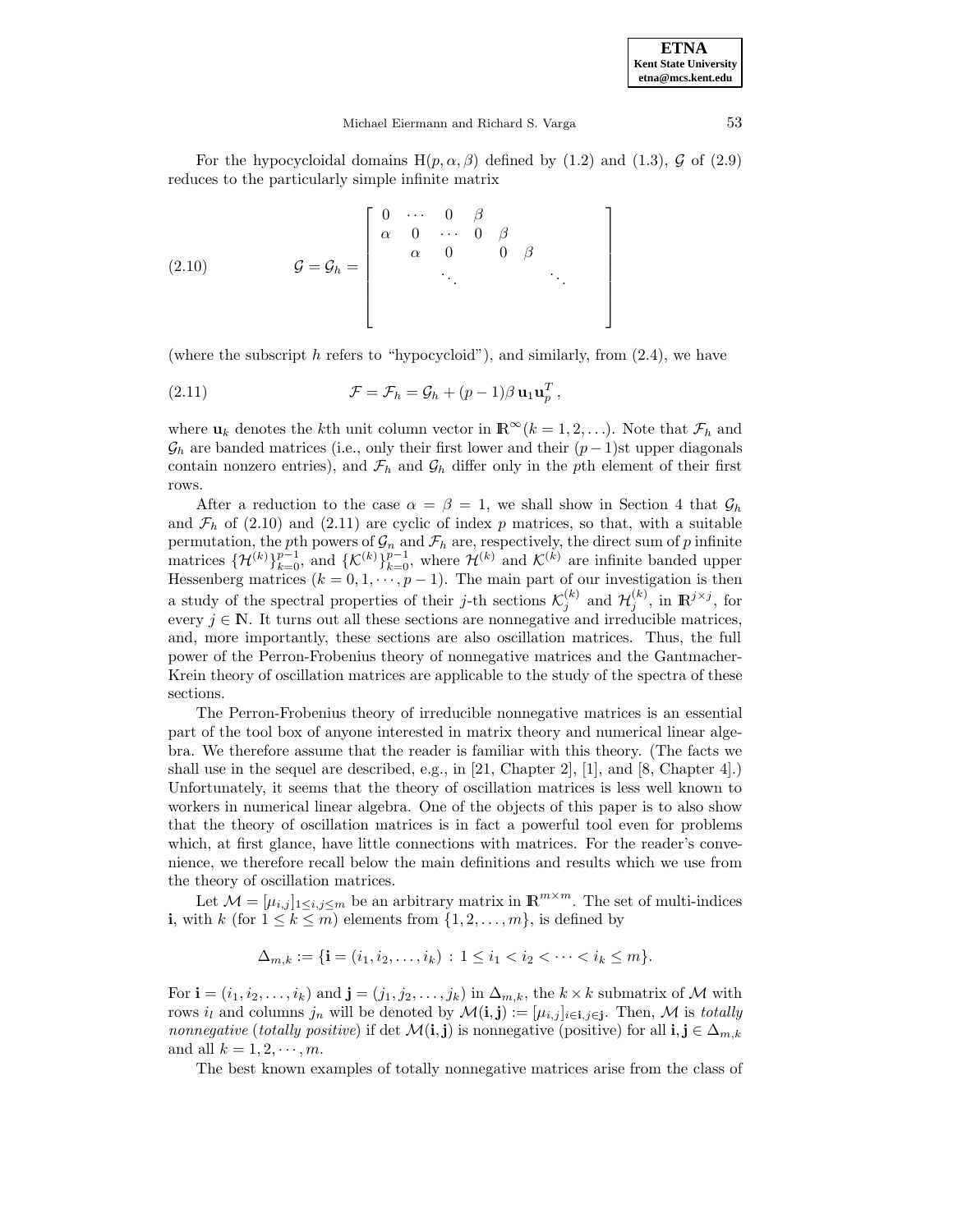.

54 Zeros and extreme points of Faber polynomials

Jacobi matrices, i.e., tridiagonal matrices of the form

$$
\mathcal{J} = \begin{bmatrix} \alpha_1 & \beta_1 \\ \gamma_1 & \alpha_2 & \beta_2 \\ & \gamma_2 & \alpha_3 & \ddots & \\ & & \ddots & \ddots & \beta_{m-2} \\ & & & \gamma_{m-2} & \alpha_{m-1} & \beta_{m-1} \\ & & & & \gamma_{m-1} & \alpha_m \end{bmatrix}
$$

A nonsingular Jacobi matrix  $\mathcal J$  is totally nonnegative if and only if  $\beta_i \geq 0$  and  $\gamma_i \geq 0$  $(i = 1, 2, \ldots, m - 1)$ , and, in addition, all sections of  $\mathcal{J}$  have positive determinants, i.e.,

$$
\alpha_1 > 0, \ \det\left[\begin{array}{cc} \alpha_1 & \beta_1 \\ \gamma_1 & \alpha_2 \end{array}\right] > 0, \ \det\left[\begin{array}{cc} \alpha_1 & \beta_1 & 0 \\ \gamma_1 & \alpha_2 & \beta_2 \\ 0 & \gamma_2 & \alpha_3 \end{array}\right] > 0, \ \ldots, \ \det \mathcal{J} > 0
$$

(cf.  $[10, p. 94]$ ).

By definition, an arbitrary square matrix  $M$  is an *oscillation matrix* if  $M$  is totally nonnegative and if some  $k \in \mathbb{N}$  is such that  $\mathcal{M}^k$  is totally positive. A totally nonnegative Jacobi matrix  $\mathcal J$  is an oscillation matrix if and only if its sub- and superdiagonal entries  $\beta_i$  and  $\gamma_i$   $(i = 1, 2, ..., m - 1)$  are all positive (cf. [10, p. 119]). A main result of the Gantmacher-Krein theory is that this oscillation matrix criterion is valid for any totally nonnegative matrix:

THEOREM A ([10, p. 115]). A totally nonnegative matrix  $\mathcal{M} = [\mu_{i,j}]_{1 \leq i,j \leq m}$  is an oscillation matrix if and only if M is nonsingular and  $\mu_{i,i+1} > 0$  and  $\mu_{i+1,i} > 0$ hold for all  $i = 1, 2, \ldots, m - 1$ .

For our subsequent use, we quote two other sufficient criteria for oscillation matrices.

THEOREM B ([10, p. 112 and p. 118]). If  $M \in \mathbb{R}^{m \times m}$  is an oscillation matrix, then each principal submatrix of M is also an oscillation matrix.

 $\mathcal{M} \in \mathbb{R}^{m \times m}$  is an oscillation matrix if M can be expressed as a product of an oscillation matrix with a nonsingular totally nonnegative matrix.

The theory of oscillation matrices turns out to be extremely useful for determining properties of the zeros of special Faber polynomials because oscillation matrices, although they are not necessarily symmetric, are a natural generalization of positive definite Hermitian Jacobi matrices.

THEOREM C ([10, p. 100]). The eigenvalues  $\lambda_1, \lambda_2, \ldots, \lambda_m$  of an oscillation matrix  $M = [\mu_{i,j}]_{1 \leq i,j \leq m} \in \mathbb{R}^{m \times m}$  are simple and positive, i.e., they can be arranged so that

$$
0<\lambda_1<\lambda_2<\cdots<\lambda_m.
$$

We shall also make use of the following two results concerning the behavior of the eigenvalues of oscillation matrices.

THEOREM D ([10, p. 124]). Let  $\mathcal{M} = [\mu_{i,j}]_{1 \leq i,j \leq m} \in \mathbb{R}^{m \times m}$  be an oscillation matrix, and let  $\{\lambda_{k,l}\}_{l=1}^k$  be the eigenvalues of  $\mathcal{M}_k$ , the kth section of  $\mathcal M$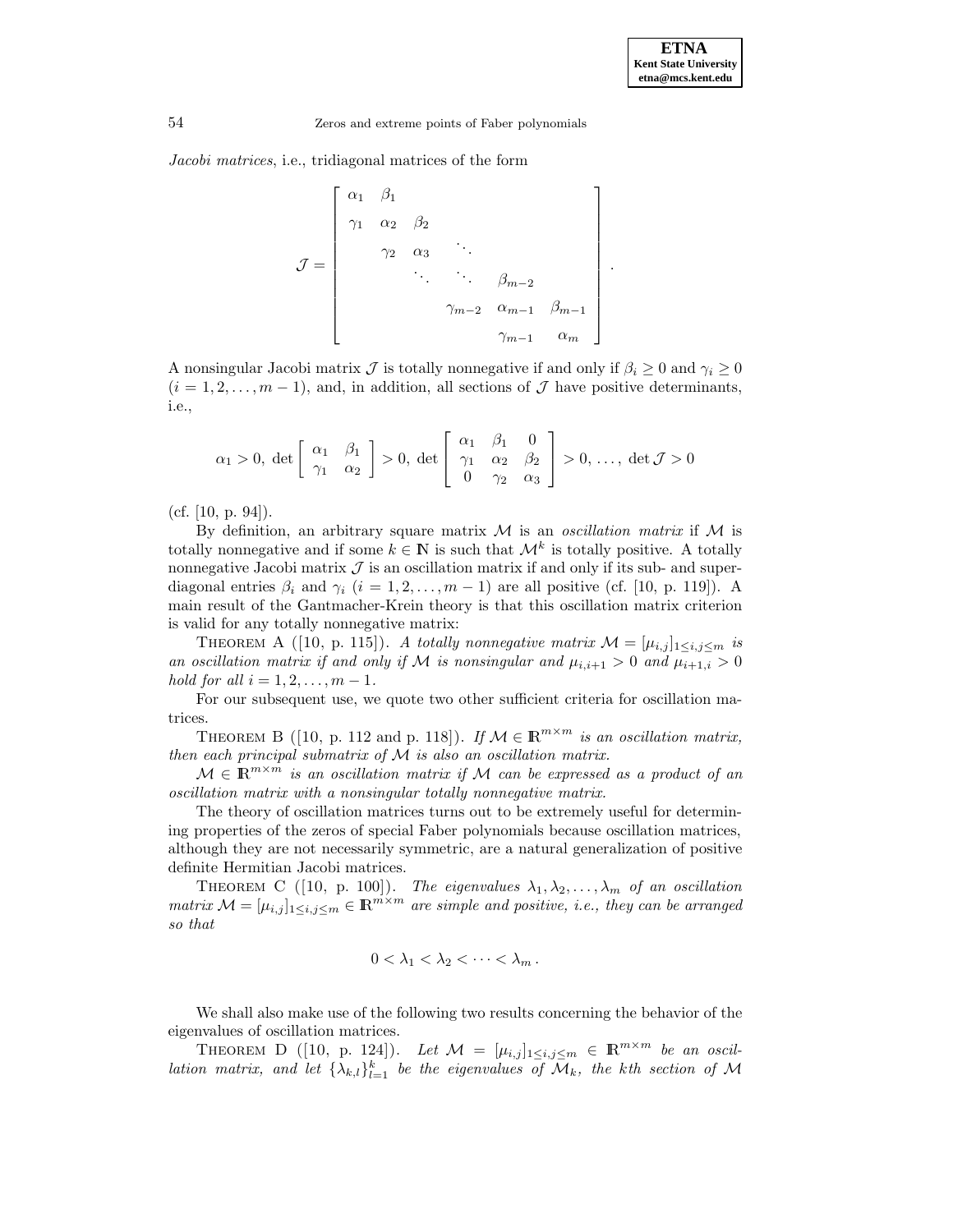$(k = 1, 2, \ldots, m)$ , where these eigenvalues are arranged as

$$
0 < \lambda_{k,1} < \lambda_{k,2} < \cdots < \lambda_{k,k}.
$$

Then, the eigenvalues of  $\mathcal{M}_{j+1}$  interlace with those of  $\mathcal{M}_j$ , i.e.,

$$
0<\lambda_{j+1,1}<\lambda_{j,1}<\lambda_{j+1,2}<\lambda_{j,2}<\cdots<\lambda_{j,j}<\lambda_{j+1,j+1}
$$

for every  $j = 1, 2, \ldots, m - 1$ .

THEOREM E ([10, p. 127]). Let  $\lambda_1 < \lambda_2 < \cdots < \lambda_m$  denote the eigenvalues of an oscillation matrix  $\mathcal{M} = [\mu_{i,j}]_{1 \leq i,j \leq m} \in \mathbb{R}^{\overline{m} \times m}$ . Then,

$$
\frac{\partial \lambda_j}{\partial \mu_{1,1}} > 0 \text{ and } \frac{\partial \lambda_j}{\partial \mu_{m,m}} > 0 \text{ for every } j \in \{1, 2, ..., m\}.
$$

Finally, we shall apply a main result of the Schmidt-Spitzer theory [16] concerning the asymptotic spectral behavior of finite Toeplitz matrices. We briefly recall this result, but only for the special case which we shall need in the sequel. Let

T = α<sup>0</sup> α<sup>1</sup> ··· α<sup>m</sup> α α<sup>0</sup> α<sup>1</sup> ··· α<sup>m</sup> α α<sup>0</sup> α<sup>1</sup> ··· α<sup>m</sup> ... ... ... ... (2.12)

be a (semi-infinite) banded upper Hessenberg Toeplitz matrix, whose symbol is defined by

$$
t(w) := \alpha w + \alpha_0 + \alpha_1 w^{-1} + \dots + \alpha_m w^{-m}.
$$

If  $\mathcal{T}_m$  denotes the mth section (i.e., the leading principal  $m \times m$  submatrix) of  $\mathcal{T}$ , and if  $\Lambda(\mathcal{T}_m)$  denotes its spectrum, then we set

$$
(2.13) \Lambda_{\infty}(\mathcal{T}) := \left\{ \lambda \in \mathbb{C} : \lambda = \lim_{m \to \infty} \lambda_m, \text{ where } \lambda_m \in \Lambda(\mathcal{T}_{i_m}) \text{ and } \lim_{m \to \infty} i_m = \infty \right\},\
$$

so that  $\Lambda_{\infty}(T)$  is the set in  $\mathbb C$  of all accumulation points of  $\{\Lambda(\mathcal{T}_m)\}_{m>1}$ .

To describe  $\Lambda_{\infty}(\mathcal{T})$  in a different way, more terminology is needed. For any real number  $\rho$  with  $\rho > 0$ , let  $\Gamma_{\rho}$  be the image of the circle  $|w| = \rho$  under the mapping  $w \mapsto t(w)$  and set

(2.14) 
$$
\Lambda_{\rho}(T) := \{ \lambda \in \mathbb{C} : n(\Gamma_{\rho}, \lambda) \neq 0 \},
$$

where  $n(\Gamma_{\rho}, \lambda)$  is the winding number of  $\Gamma_{\rho}$  with respect to the point  $\lambda$ . For  $\lambda \in \Gamma_{\rho}$ , we follow the usual convention of defining  $n(\Gamma_{\rho},\lambda)$  to be different from zero.

With these notations, we now can formulate the fundamental theorem of Schmidt and Spitzer:

THEOREM F ([16, Theorem 1]). The set  $\Lambda_{\infty}(\mathcal{T})$  of (2.13), associated with the Toeplitz matrix  $T$  of (2.12), has the following characterization:

$$
\Lambda_\infty(\mathcal{T}) = \bigcap_{\rho > 0} \Lambda_\rho(\mathcal{T}).
$$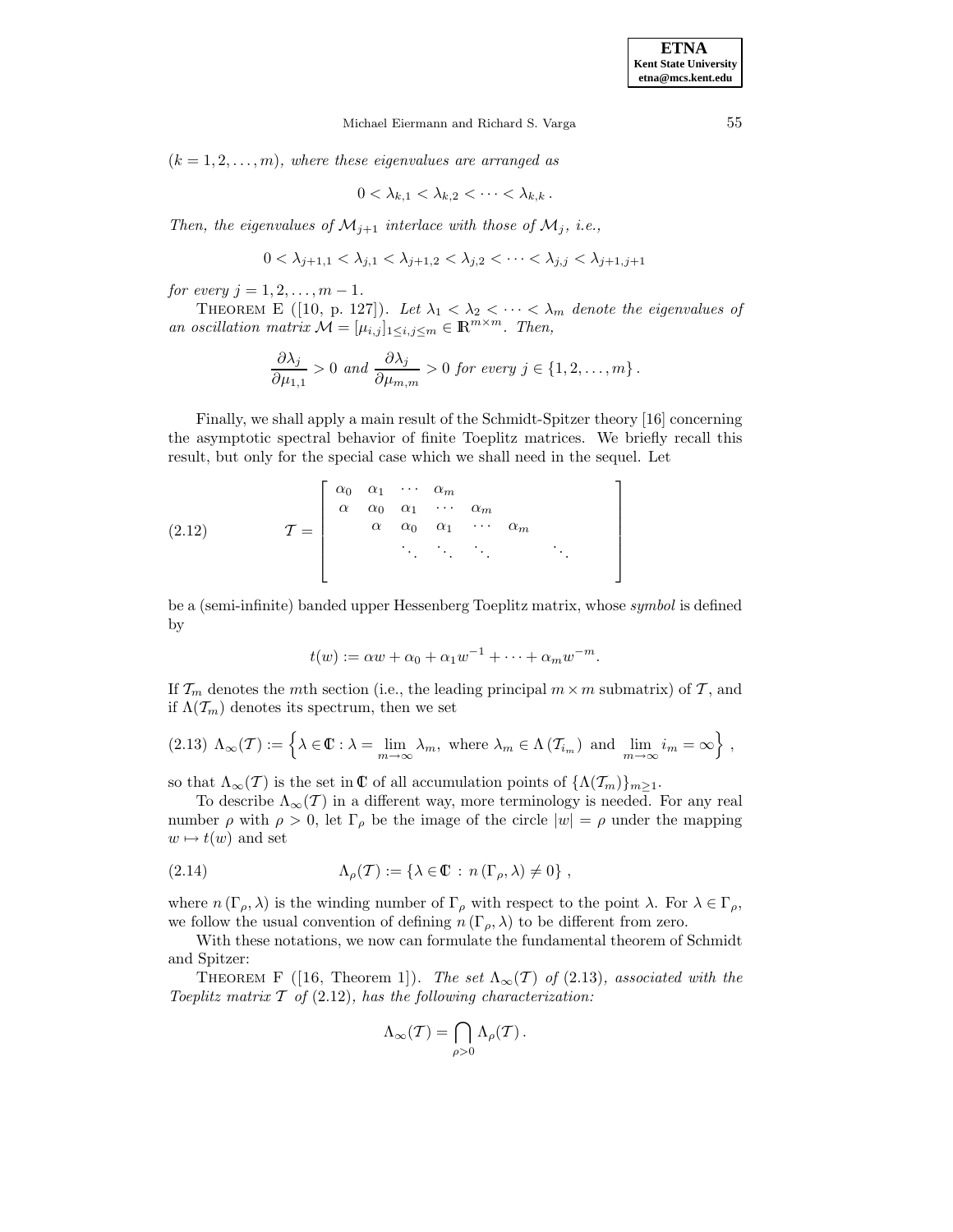.

56 Zeros and extreme points of Faber polynomials

**3. The Results.** To motivate our results, we first consider the case  $p = 2$  of (1.2), where, as mentioned previously, the Faber polynomials are closely related to the familiar Chebyshev polynomials. It is not difficult to see from (2.2) that, for  $\Omega = H(2, \alpha, \beta)$  of (1.3) with  $|\beta| \leq \alpha$ ,

$$
F_0(z) = T_0(z)
$$
 and  $F_m(z) = 2\left(\frac{\beta}{\alpha}\right)^{m/2} T_m\left(\frac{z}{2\sqrt{\alpha\beta}}\right)$   $(m \in \mathbb{N}),$ 

where  $T_m(z) := \cos(m \arccos z) (-1 \le z \le 1)$ , and from (2.7) that

$$
G_m(z) = \frac{1}{\alpha} \left(\frac{\beta}{\alpha}\right)^{m/2} U_m\left(\frac{z}{2\sqrt{\alpha\beta}}\right) \quad (m \in \mathbb{N}_0),
$$

where  $U_m(z) := \sin((m+1)\arccos z)/\sin(\arccos z) (-1 < z < 1)$ . The zeros  $\{\xi_{m,j}\}_{j=1}^m$ of  $F_m$  are thus given by

$$
\xi_{m,j} = 2\sqrt{\alpha\beta} \cos\left(\frac{(2j-1)\pi}{2m}\right) \quad (j=1,2,\ldots,m),
$$

whereas the zeros  $\{\zeta_{m,j}\}_{j=1}^m$  of  $G_m$  are given by

$$
\zeta_{m,j} = 2\sqrt{\alpha\beta} \cos\left(\frac{j\pi}{m+1}\right) \quad (j=1,2,\ldots,m).
$$

This explicit knowledge of these Faber polynomials and their zeros shows that the following results (of Theorems 3.1-3.4) are well known for the case of  $p = 2$ .

We begin with a structural property of the polynomials  $F_m$  and  $G_m$  for general hypocycloidal domains.

THEOREM 3.1. For  $\Omega = H(p, \alpha, \beta)$ , the Faber polynomials of the first kind,  ${F_m}_{m>0}$ , and the Faber polynomials of the second kind,  ${G_m}_{m>0}$ , have the following form:

If  $m = jp+k$ , where  $j \in \mathbb{N}_0$  and  $k \in \{0, 1, \ldots, p-1\}$ , then there exist polynomials  $K_j^{(k)}$  and  $H_j^{(k)}$  of exact degree  $j$  such that

$$
F_m(z) = \left(\frac{\beta}{\alpha}\right)^j \left(\frac{z}{\alpha}\right)^k K_j^{(k)}\left(\frac{z^p}{\alpha^{p-1}\beta}\right) \text{ and } G_m(z) = \frac{1}{\alpha} \left(\frac{\beta}{\alpha}\right)^j \left(\frac{z}{\alpha}\right)^k H_j^{(k)}\left(\frac{z^p}{\alpha^{p-1}\beta}\right)
$$

The polynomials  $K_j^{(k)}$  and  $H_j^{(k)}$  are independent of  $\alpha$  and  $\beta$ . They fulfill identical  $(p+1)$ -term recurrence relations. More precisely, for every  $k \in \{0, 1, \ldots, p-1\}$ , there holds

$$
zK_j^{(k)}(z) = \sum_{l=0}^p {p \choose l} K_{j+1-l}^{(k)}(z) \quad (j=p, p+1, \ldots), \text{ and}
$$
  

$$
zH_j^{(k)}(z) = \sum_{l=0}^p {p \choose l} H_{j+1-l}^{(k)}(z) \quad (j=p-1, p, \ldots).
$$

We remark that the polynomials  $K_j^{(k)}$  and  $H_j^{(k)}$  will be treated in more detail in Section 4.

To determine the zeros of  $F_m$  and  $G_m$ , it is therefore sufficient to investigate the zeros of  $K_j^{(k)}$  and  $H_j^{(k)}$ , respectively.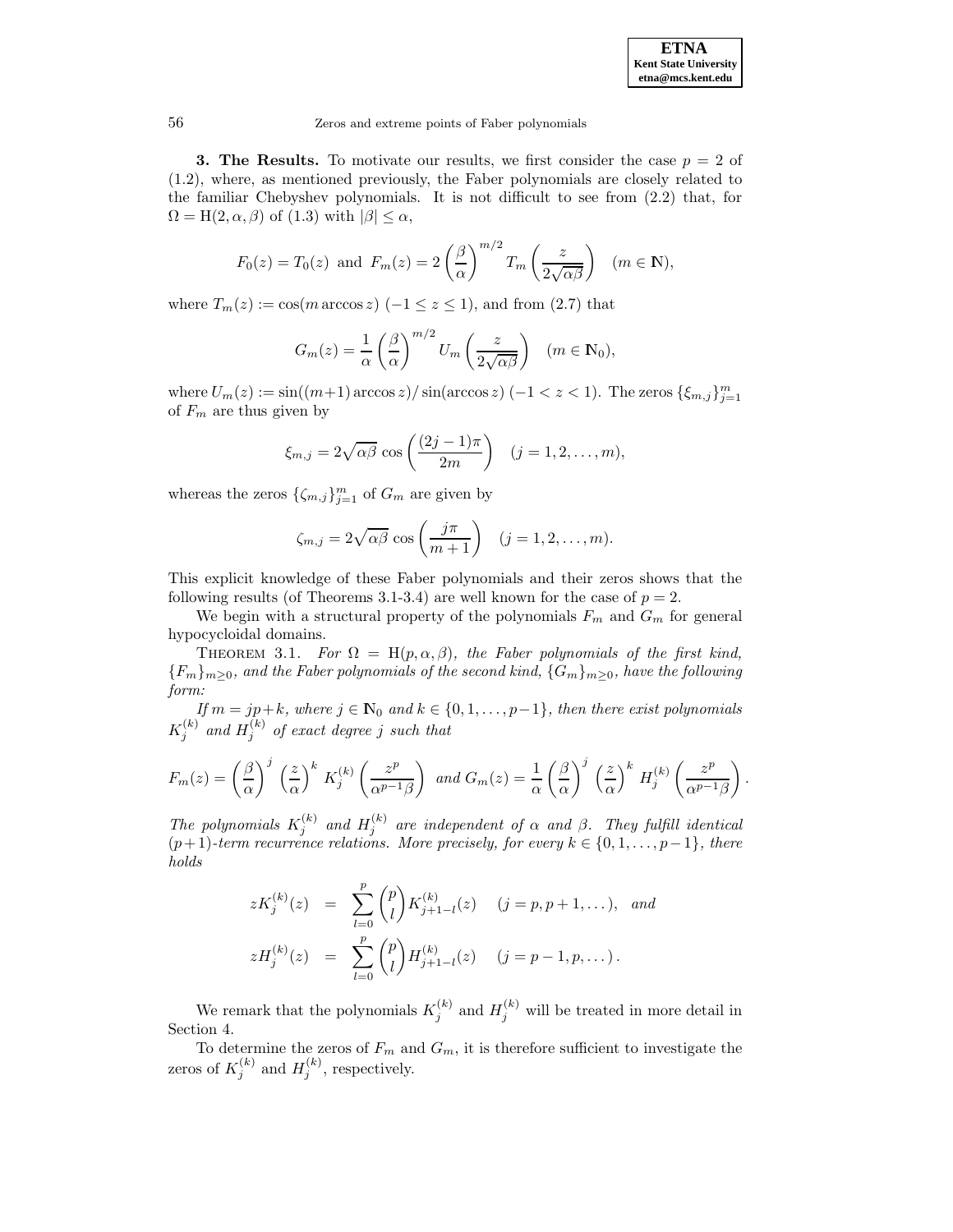## Michael Eiermann and Richard S. Varga 57



FIG. 3.1. Zeros of  $F_{10}$  (+) and of  $G_{10}$  ( $\circ$ ) for H(3, 2, 1) (on the left). Graphs of  $K_7^{(0)}$  (solid line) and  $H_7^{(0)}$  (dashed line) for  $p = 3$  (on the right).

THEOREM 3.2. For every  $j \in \mathbb{N}$  and every  $k \in \{0, 1, \ldots, p-1\}$ , the zeros  $\{\lambda_{j,l}^{(k)}\}_{\ell=1}^j$  of  $K_j^{(k)}$  and the zeros  $\{\eta_{j,l}^{(k)}\}_{\ell=1}^j$  of  $H_j^{(k)}$  are all simple, positive, and strictly less than  $\kappa_p := p^p/(p-1)^{p-1}$ :

$$
0 < \lambda_{j,1}^{(k)} < \lambda_{j,2}^{(k)} < \cdots < \lambda_{j,j}^{(k)} < \kappa_p \text{ and } 0 < \eta_{j,1}^{(k)} < \eta_{j,2}^{(k)} < \cdots < \eta_{j,j}^{(k)} < \kappa_p.
$$

Moreover, the zeros of each of these 2p polynomial sequences,  $\{K_j^{(k)}\}_{j\geq 1}$  and  ${H_j^{(k)}}_{j \geq 1}$ , are dense in  $[0, \kappa_p]$ , for  $j \to \infty$ .

From Theorems 3.1 and 3.2, it is clear that the zeros  $\{\xi_{m,l}\}_{l=1}^m$  of  $F_m$ , as well as the zeros  $\{\zeta_{m,l}\}_{l=1}^m$  of  $G_m$ , are located on the stars

(3.1) 
$$
\mathcal{S}(p, \alpha, \beta) := \left\{ z = re^{i[\arg(\beta) + 2\pi k]/p} : \right\} k = 0, 1, ..., p - 1 \text{ and } 0 \le r \le \alpha \frac{p}{p - 1} [(p - 1)|\beta|/\alpha]^{1/p} \right\},
$$

and that  $\{\xi_{m,l}\}_{l=1}^m$ , as well as  $\{\zeta_{m,l}\}_{l=1}^m$ , are dense on  $\mathcal{S}(p,\alpha,\beta)$  as  $m \to \infty$ . As an illustration, the zeros of  $F_{10}$  and  $G_{10}$  for  $H(3, 2, 1)$  are plotted on the left in Fig. 3.1.

Our next result describes the interlacing properties of these zeros.

THEOREM 3.3. For every  $k \in \{0, 1, \ldots, p-1\}$ , the zeros of  $K_{j+1}^{(k)}$  interlace with the zeros of  $K_j^{(k)}$ , i.e.,

$$
\lambda_{j+1,1}^{(k)}<\lambda_{j,1}^{(k)}<\lambda_{j+1,2}^{(k)}<\lambda_{j,2}^{(k)}<\cdot\cdot\cdot<\lambda_{j,j}^{(k)}<\lambda_{j+1,j+1}^{(k)},
$$

and the zeros of  $H_{j+1}^{(k)}$  interlace with the zeros of  $H_j^{(k)}$ , i.e.,

$$
\eta_{j+1,1}^{(k)} < \eta_{j,1}^{(k)} < \eta_{j+1,2}^{(k)} < \eta_{j,2}^{(k)} < \cdots < \eta_{j,j}^{(k)} < \eta_{j+1,j+1}^{(k)},
$$

for all  $j \in \mathbb{N}$ .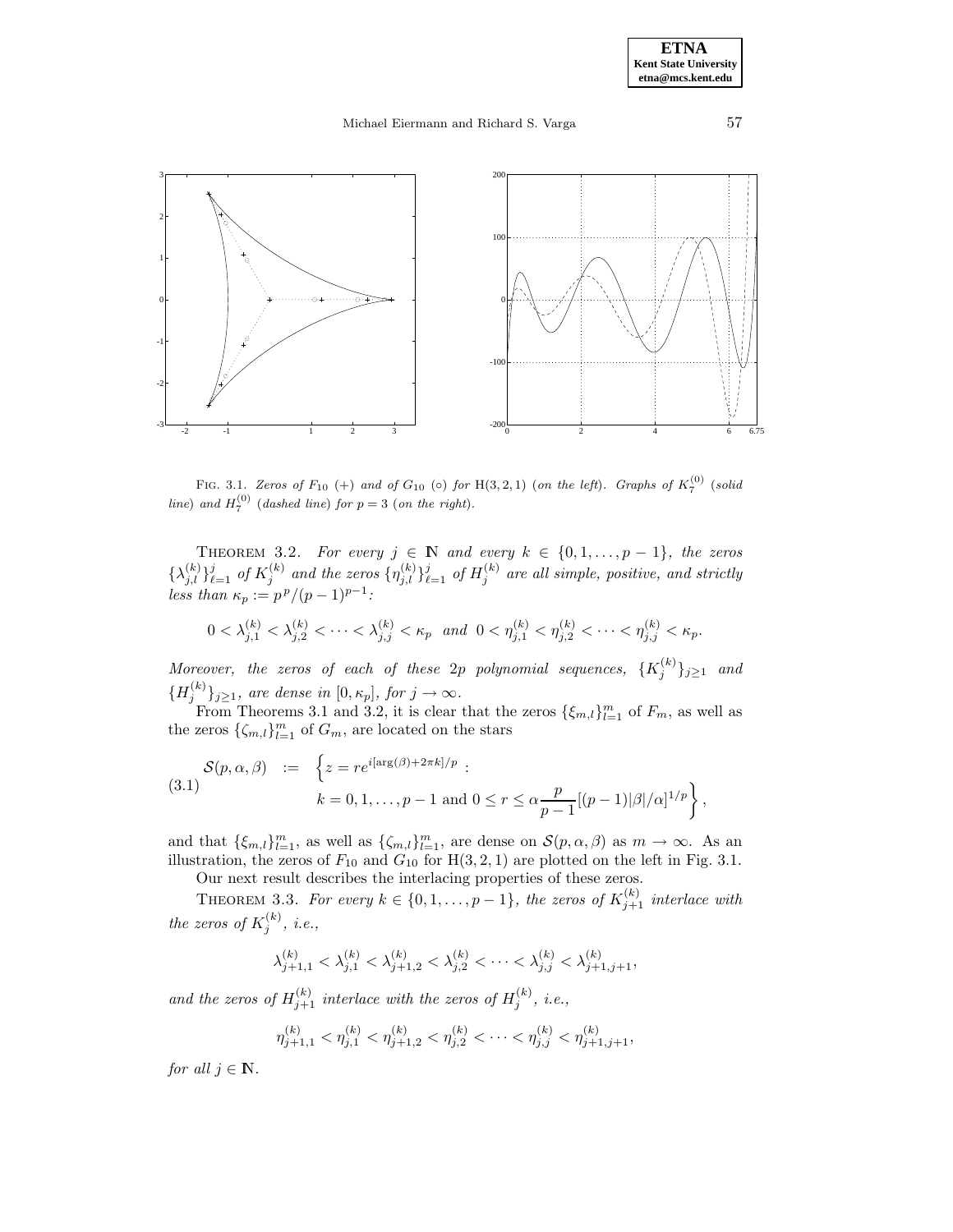

FIG. 3.2. Positive zeros of  ${F_m}_{m=3}^{50}$  (on the left) and of  ${G_m}_{m=3}^{50}$  (on the right) for H(3, 2, 1) plotted versus m.

Moreover, for every  $j \in \mathbb{N}$  and every  $k \in \{0, 1, \ldots, p-1\}$ , the following relation holds between the zeros of  $K_j^{(k)}$  and the zeros of  $H_j^{(k)}$ :

$$
\eta_{j,1}^{(k)} < \lambda_{j,1}^{(k)} < \eta_{j,2}^{(k)} < \lambda_{j,2}^{(k)} < \cdots < \eta_{j,j}^{(k)} < \lambda_{j,j}^{(k)}.
$$

The last assertion above of Theorem 3.3 implies that the successive zeros of  $K_j^{(k)}$ are always *larger* than the corresponding zeros of  $H_j^{(i)}$ , which can be directly seen in Figure 3.1 (right-hand side). In view of Theorem 3.1, this implies that the zeros of  $F_m$  are always radially *larger* than the corresponding zeros of  $G_m$  on each of the p intervals of the star  $\mathcal{S}(p,\alpha,\beta)$ ; this can also be seen in Figure 3.1 (left-hand side). The first assertion relates the zeros of  $F_m$  to the zeros of  $F_{m+p}$ , and the zeros of  $G_m$ to the zeros of  $G_{m+p}$ .

But, we can prove an even stronger result:

THEOREM 3.4. For every  $j \in \mathbb{N}$ , the zeros of  $K_j^{(k+1)}$  are strictly larger than the zeros of  $K_j^{(k)}$  if  $k \in \{0, 1, ..., p-2\}, i.e.,$ 

$$
\lambda_{j,1}^{(k)} < \lambda_{j,1}^{(k+1)} < \lambda_{j,2}^{(k)} < \lambda_{j,2}^{(k+1)} < \cdots < \lambda_{j,j}^{(k)} < \lambda_{j,j}^{(k+1)},
$$

and the zeros of  $K_{j+1}^{(0)}$  interlace with the zeros of  $K_j^{(p-1)}$ , i.e.,

$$
\lambda_{j+1,1}^{(0)} < \lambda_{j,1}^{(p-1)} < \lambda_{j+1,2}^{(0)} < \lambda_{j,2}^{(p-1)} < \cdots < \lambda_{j,j}^{(p-1)} < \lambda_{j+1,j+1}^{(0)}.
$$

Similar inequalities hold true for the zeros of the polynomials  $H_j^{(k)}$ , i.e., for  $j \in \mathbb{N}$ ,

$$
\eta_{j,1}^{(k)} < \eta_{j,1}^{(k+1)} < \eta_{j,2}^{(k)} < \eta_{j,2}^{(k+1)} < \cdots < \eta_{j,j}^{(k)} < \eta_{j,j}^{(k+1)}
$$

for  $k \in \{0, 1, \ldots, p-2\}$ , and

$$
\eta_{j+1,1}^{(0)} < \eta_{j,1}^{(p-1)} < \eta_{j+1,2}^{(0)} < \eta_{j,2}^{(p-1)} < \cdots < \eta_{j,j}^{(p-1)} < \eta_{j+1,j+1}^{(0)}.
$$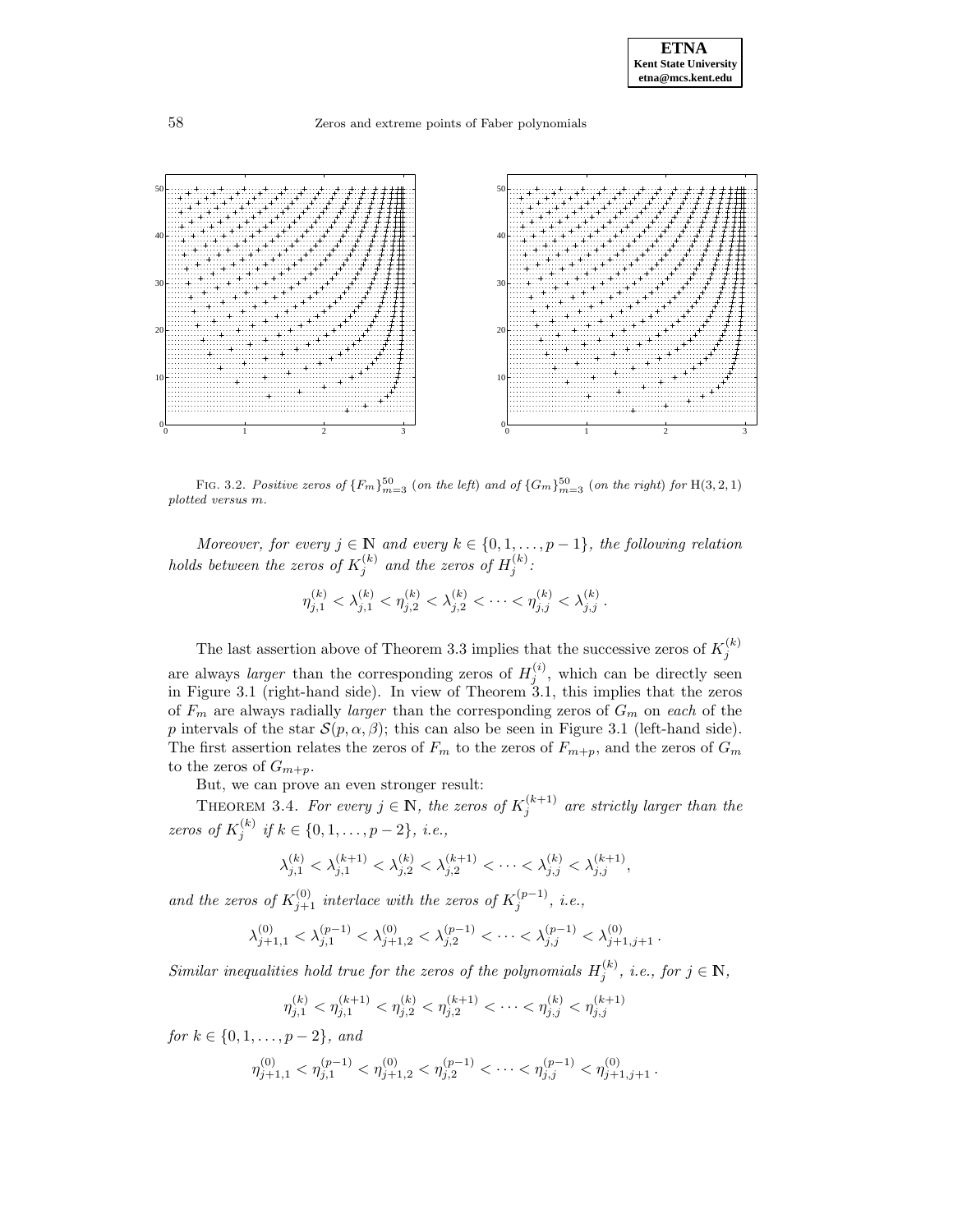Michael Eiermann and Richard S. Varga 59

Note, as a consequence of Theorems 3.3 and 3.4, that

$$
\lambda_{j+1,l}^{(0)} < \lambda_{j,l}^{(0)} < \lambda_{j,l}^{(1)} < \lambda_{j,l}^{(2)} < \cdots < \lambda_{j,l}^{(p-1)} < \lambda_{j+1,l+1}^{(0)}
$$

and

$$
\eta_{j+1,l}^{(0)}<\eta_{j,l}^{(0)}<\eta_{j,l}^{(1)}<\eta_{j,l}^{(2)}<\cdots<\eta_{j,l}^{(p-1)}<\eta_{j+1,l+1}^{(0)}
$$

hold for every  $j \in \mathbb{N}$ . The obvious consequences from Theorem 3.4 for the zeros of  $F_m$  and  $G_m$  are illustrated in Fig. 3.2.

**4. The Proofs.** We begin by recalling two previous notational conventions: For an arbitrary (semi-)infinite matrix  $\mathcal{M} = [\mu_{i,j}]_{1 \le i,j \le \infty}$ ,  $\mathcal{M}_m := [\mu_{i,j}]_{1 \le i,j \le m}$  denotes its mth section, i.e., the leading  $m \times m$  principal submatrix of M. Further,  $\mathbf{u}_m$ is always the mth unit column vector, of finite or infinite dimension, whatever the context dictates.

As a first step, we apply a diagonal similarity transformation to the matrices  $\mathcal{G}_h$ of (2.10) and  $\mathcal{F}_h$  of (2.11). With  $\delta := (\alpha/\beta)^{1/p}$  (where it makes no difference which branch of the pth root is selected), we define an infinite diagonal matrix  $\mathcal D$  by

$$
\mathcal{D} := \text{diag}(\delta^0, \delta^1, \delta^2, \ldots)
$$

and observe that

(4.1) 
$$
\mathcal{D}^{-1}\mathcal{G}_h \mathcal{D} = (\alpha^{p-1}\beta)^{1/p} \mathcal{H} \text{ and } \mathcal{D}^{-1}\mathcal{F}_h \mathcal{D} = (\alpha^{p-1}\beta)^{1/p} \mathcal{K},
$$

where

(4.2) 
$$
\mathcal{H} := \begin{bmatrix} 0 & \cdots & 0 & 1 \\ 1 & 0 & \cdots & 0 & 1 \\ & & 1 & 0 & 0 & 1 \\ & & & & \ddots & & \\ & & & & & \ddots & \\ & & & & & & \ddots \end{bmatrix}
$$
 and  $\mathcal{K} := \mathcal{H} + (p-1) \mathbf{u}_1 \mathbf{u}_p^T$ .

Note that H and K possess the same sparsity pattern as  $\mathcal{G}_h$  and  $\mathcal{F}_h$ .

OBSERVATION 4.1. Without loss of generality, we may assume that the parameters  $\alpha$  and  $\beta$  of  $\mathcal{G}_h$  and  $\mathcal{F}_h$  are both equal to 1. We therefore need only investigate the eigenvalues of the sections of  $H$  and  $K$ .

In terms of the polynomial sequences  ${F_m}_{m>0}$  and  ${G_m}_{m>0}$  associated with the matrices  $\mathcal F$  of (2.11) and  $\mathcal G$  of (2.10), this is nothing but a linear change of variables and a rescaling. In other words, after the transformation  $F_m(z) \mapsto \delta^m F_m(\alpha z/\delta)$ , the following recurrence relations for the Faber polynomials (of the first and second kind) are valid for the set  $H(p, 1, 1)$  (cf.  $(1.3)$ ):

(4.3) 
$$
F_m(z) = z^m \quad (m = 0, 1, ..., p - 1), \quad F_p(z) = z^p - p,
$$

$$
F_m(z) = zF_{m-1}(z) - F_{m-p}(z) \quad (m = p + 1, p + 2, ...),
$$

and, similarly,

(4.4) 
$$
G_m(z) = z^m \quad (m = 0, 1, ..., p - 1),
$$

$$
G_m(z) = zG_{m-1}(z) - G_{m-p}(z) \quad (m = p, p + 1, ...).
$$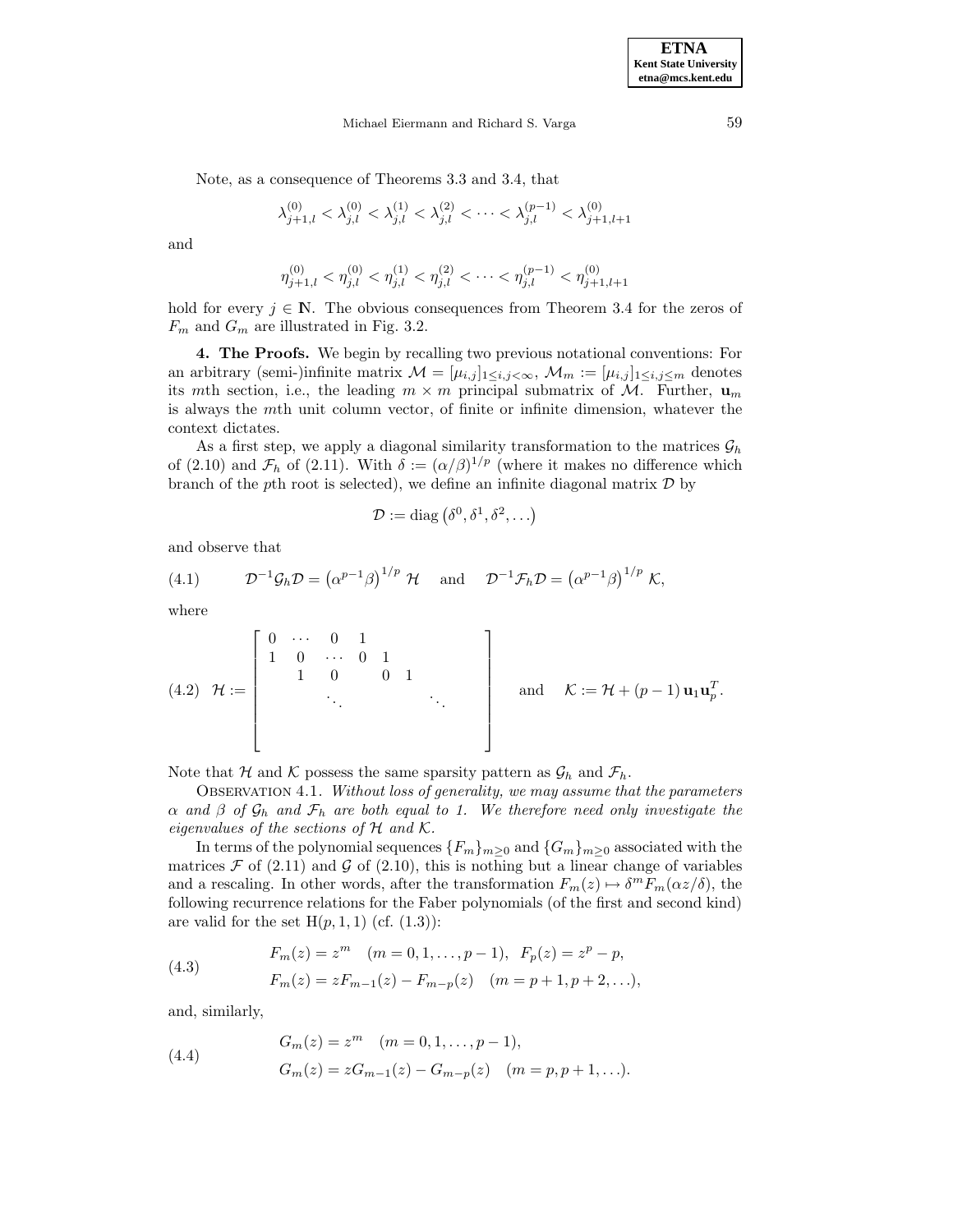.

#### 60 Zeros and extreme points of Faber polynomials

As a second step, we note that the mth sections of  $\mathcal H$  and  $\mathcal K$  are nonnegative matrices which are, for all  $m \geq p$ , moreover irreducible matrices which are cyclic of index  $p$ . This follows by inspecting their directed graphs (cf. [21, p. 19]) which, e.g. for  $p = 3$ , have the following structure:

$$
\begin{array}{ccccccc}\n\nu_1 & \nu_3 & \nu_5 & \nu_7 \\
\bullet & \rightarrow & \bullet & \rightarrow & \bullet & \rightarrow & \bullet & \cdots \\
\uparrow & \swarrow & \uparrow & \swarrow & \uparrow & \swarrow & \uparrow \\
\bullet & \rightarrow & \bullet & \rightarrow & \bullet & \rightarrow & \bullet & \cdots \\
\nu_2 & \nu_4 & \nu_6 & \nu_8 & \cdots\n\end{array}
$$

It is evident that the above directed graphs are strongly connected (for  $m \geq p$ ) which gives the irreducibility of these sections. In addition, as any closed path in the above directed graphs has a length which is always a multiple of  $p$ , these sections are (cf.  $[21, p. 49]$  then cyclic of index p. This latter property allows us to assign one of p different colors to each vertex of these directed graphs (for any  $m \geq 1$ ) arising from the sections of the matrices  $H$  and  $K$ .

By a result of Romanovsky [14], the spectra of  $H$  and  $K$  and all their mth sections (including  $1 \leq m < p$ ) are therefore invariant with respect to rotations of the complex plane about the origin through the angles  $2\pi k/p$  ( $k = 0, 1, \ldots, p-1$ ). This could also be deduced from the p-fold symmetry of the hypocycloid domains  $H(p, \alpha, \beta)$ .

Following from the fact (cf. [21, p. 39]) that a nonnegative irreducible cyclic of index p matrix has a normal form, it is not surprising that the infinite matrix  $\mathcal H$  also has a a cyclic normal form given by

$$
(4.5) \quad \mathcal{P}^T \mathcal{H} \mathcal{P} = \left[ \begin{array}{ccc} & & \mathcal{E}^T \\ \mathcal{E} & & \\ & \ddots & \\ & & \mathcal{E} \end{array} \right], \text{ where } \mathcal{E} := \left[ \begin{array}{ccc} 1 & 1 & & \\ & 1 & 1 & \\ & & 1 & \ddots \\ & & & & \ddots \end{array} \right],
$$

i.e.,  $\mathcal{P}^T \mathcal{H} \mathcal{P}$  is a  $p \times p$  block matrix whose blocks are infinite bidiagonal Toeplitz matrices. The (infinite) permutation matrix  $\mathcal{P} = [\mathbf{u}_{\pi(1)}, \mathbf{u}_{\pi(2)}, \mathbf{u}_{\pi(3)}, \ldots]$  in (4.5) gathers successive vertices of the same color in the directed graph above.

Next, since the pth power of a cyclic of index  $p$  matrix is a block-diagonal matrix (cf. [21, p. 43]), it similarly follows that the pth power of  $\mathcal{P}^T\mathcal{H}\mathcal{P}$  has the block-diagonal form

(4.6) 
$$
\left[\mathcal{P}^T \mathcal{H} \mathcal{P}\right]^p = \left[\begin{array}{ccc} \mathcal{H}^{(0)} & & \\ & \mathcal{H}^{(1)} & \\ & & \ddots \\ & & & \mathcal{H}^{(p-1)} \end{array}\right],
$$

where the (infinite) diagonal blocks are given by

(4.7) 
$$
\mathcal{H}^{(k)} := \mathcal{E}^{k} \mathcal{E}^{T} \mathcal{E}^{p-k-1} \qquad (k = 0, 1, ..., p-1).
$$

Similarly,  $K$  has the cyclic normal form

(4.8) 
$$
\mathcal{P}^T \mathcal{K} \mathcal{P} = \begin{bmatrix} \mathcal{E} & \mathcal{E}^T \\ \mathcal{E} & \mathcal{E} \end{bmatrix}, \text{ where } \mathcal{E} := \mathcal{E} + (p-1)\mathbf{u}_1 \mathbf{u}_1^T,
$$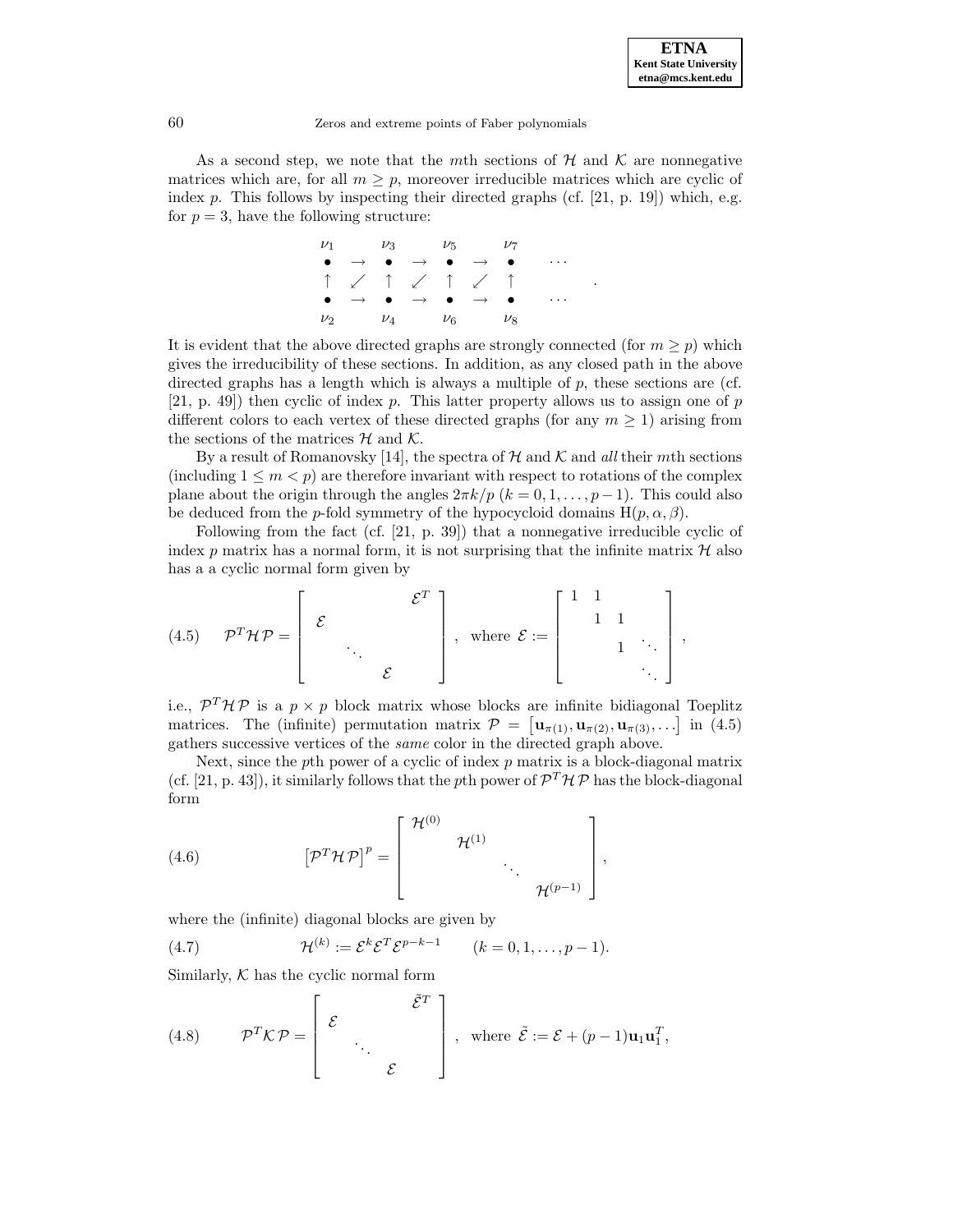## Michael Eiermann and Richard S. Varga 61

with the same permutation matrix  $P$  of (4.5), and

(4.9) 
$$
\left[\mathcal{P}^T\mathcal{K}\mathcal{P}\right]^p = \left[\begin{array}{cccc} \mathcal{K}^{(0)} & & & \\ & \mathcal{K}^{(1)} & & \\ & & \ddots & \\ & & & \mathcal{K}^{(p-1)}\end{array}\right]
$$

with

(4.10) 
$$
\mathcal{K}^{(k)} := \mathcal{E}^k \tilde{\mathcal{E}}^T \mathcal{E}^{p-k-1} = \mathcal{E}^k \left( \mathcal{E}^T + (p-1) \mathbf{u}_1 \mathbf{u}_1^T \right) \mathcal{E}^{p-k-1}
$$

 $(k = 0, 1, \ldots, p - 1)$ .

What is the polynomial interpretation of these matrix manipulations? In matrixvector form, the recurrence relations  $(2.3)$  for the polynomials  $F_m$  become

$$
z[F_0(z), F_1(z), F_2(z), \dots] = [F_0(z), F_1(z), F_2(z), \dots] \mathcal{K},
$$

or, equivalently,

$$
z [F_0(z), F_1(z), F_2(z), \dots] \mathcal{P} = [F_0(z), F_1(z), F_2(z), \dots] \mathcal{P} (\mathcal{P}^T \mathcal{K} \mathcal{P}).
$$

If we take into account the structure of the permutation matrix  $P$  (cf. (4.5)), as well as the structure of  $\mathcal{P}^T\mathcal{KP}$  (cf. (4.8)), we see that the last identity is equivalent to the p equations

$$
z [F_0(z), F_p(z), F_{2p}(z), \dots] = [F_1(z), F_{p+1}(z), F_{2p+1}(z), \dots] \mathcal{E},
$$
  
\n
$$
z [F_1(z), F_{p+1}(z), F_{2p+1}(z), \dots] = [F_2(z), F_{p+2}(z), F_{2p+2}(z), \dots] \mathcal{E},
$$
  
\n
$$
\vdots
$$
  
\n
$$
z [F_{p-2}(z), F_{2p-2}(z), F_{3p-2}(z), \dots] = [F_{p-1}(z), F_{2p-1}(z), F_{3p-1}(z), \dots] \mathcal{E},
$$
  
\n
$$
z [F_{p-1}(z), F_{2p-1}(z), F_{3p-1}(z), \dots] = [F_0(z), F_p(z), F_{2p}(z), \dots] \mathcal{E}^T.
$$

Using the above equations in succession gives

$$
z^{p}[F_0(z), F_p(z), F_{2p}(z), \dots] = z^{p-1}[F_1(z), F_{p+1}(z), F_{2p+1}(z), \dots] \mathcal{E}
$$
  
\n
$$
= z^{p-2}[F_2(z), F_{p+2}(z), F_{2p+2}(z), \dots] \mathcal{E}^{2}
$$
  
\n
$$
= \vdots
$$
  
\n
$$
= z[F_{p-1}(z), F_{2p-1}(z), F_{3p-1}(z), \dots] \mathcal{E}^{p-1}
$$
  
\n
$$
= [F_0(z), F_p(z), F_{2p}(z), \dots] \mathcal{E}^{T} \mathcal{E}^{p-1}
$$
  
\n
$$
= [F_0(z), F_p(z), F_{2p}(z), \dots] \mathcal{K}^{(0)},
$$

where the last equation above makes use of the case  $k = 0$  of (4.10). The same procedure shows that

$$
z^{p}[F_{k}(z), F_{p+k}(z), F_{2p+k}(z), \ldots] = [F_{k}(z), F_{p+k}(z), F_{2p+k}(z), \ldots] \mathcal{K}^{(k)}
$$

for  $k = 0, 1, \ldots p - 1$ . Together with  $F_k(z) = z^k$  for  $k \in \{0, 1, \ldots, p - 1\}$  from  $(4.3)$ , this implies by induction that  $F_{jp+k}$  has the form

$$
F_{jp+k}(z) = z^k K_j^{(k)}(z^p) \quad (j \in \mathbb{N}_0 \text{ and } k = 0, 1, ..., p-1).
$$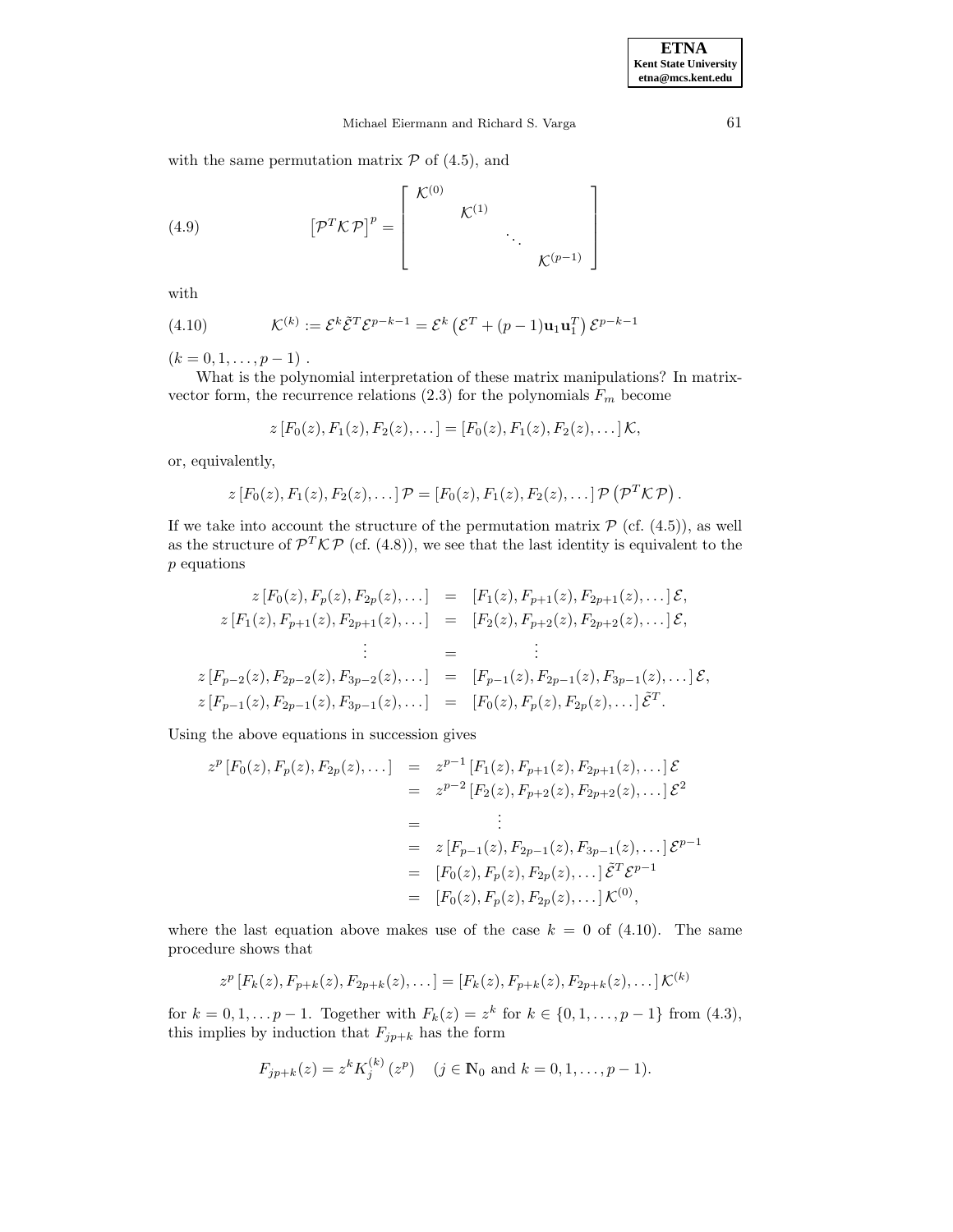Here,  $K_j^{(k)}$  is a polynomial of exact degree j. Moreover, using the last two displays, each of the p polynomial sequences  $\{K_j^{(k)}\}_{j\geq 0}$  can be computed recursively, namely, from  $K_0^{(k)}(z) = 1$  and

$$
z\left[K_0^{(k)}(z), K_1^{(k)}(z), K_2^{(k)}(z), \ldots\right] = \left[K_0^{(k)}(z), K_1^{(k)}(z), K_2^{(k)}(z), \ldots\right] \mathcal{K}^{(k)}
$$

 $(k = 0, 1, \ldots, p-1)$ . Analogously for the polynomials  $G_k$  of (4.4), there holds

$$
G_{jp+k}(z) = z^k H_j^{(k)}(z^p)
$$
  $(j \in \mathbb{N}_0 \text{ and } k = 0, 1, ..., p-1)$ 

with polynomials  $H_j^{(k)}$  of exact degree j satisfying  $H_0^{(k)}(z) = 1$  and

$$
z\left[H_0^{(k)}(z), H_1^{(k)}(z), H_2^{(k)}(z), \ldots\right] = \left[H_0^{(k)}(z), H_1^{(k)}(z), H_2^{(k)}(z), \ldots\right] \mathcal{H}^{(k)}
$$

 $(k = 0, 1, \ldots, p - 1)$ . The above recurrence relations can then be used to derive the explicit recurrence relations for  $K_j^{(k)}(z)$  and  $H_j^{(k)}(z)$ , appearing at the end of Theorem 3.1.

OBSERVATION 4.2. If  $m = jp+k$ , where  $j \in \mathbb{N}_0$  and  $k \in \{0, 1, \ldots, p-1\}$ , then the spectrum of  $\mathcal{H}_m$  consists of the pth roots of the eigenvalues of  $\mathcal{H}^{(k)}_j$  (which is defined as the jth section of  $\mathcal{H}^{(k)}$  and the eigenvalue  $\lambda = 0$  with multiplicity k. Similarly, the spectrum of  $\mathcal{K}_m$  consists of the pth roots of the eigenvalues of  $\mathcal{K}_j^{(k)}$  (which is defined as the jth section of  $\mathcal{K}^{(k)}$  and the eigenvalue  $\lambda = 0$  with multiplicity k. To determine the eigenvalues of finite sections  $\mathcal{H}_m$  and  $\mathcal{K}_m$  of  $\mathcal H$  and  $\mathcal K$ , it suffices to investigate the finite sections of  $\mathcal{H}^{(k)}$  and  $\mathcal{K}^{(k)}$  of (4.7) and (4.10).

Taking into account the multiplicative factor  $(\alpha^{p-1}\beta)^{1/p}$  in (4.1) between the eigenvalues of  $\mathcal{G}_h$  and  $\mathcal{H}$ , and  $\mathcal{F}_h$  and  $\mathcal{K}$ , we note that the remainder of Theorem 3.1 then follows from Observation 4.2.

As a third step, we have a closer look at the infinite matrices  $\mathcal{H}^{(k)}$  and  $\mathcal{K}^{(k)}$ , and also at their finite sections  $\mathcal{H}_j^{(k)}$  and  $\mathcal{K}_j^{(k)}$ .

LEMMA 4.3. For every  $k \in \{0, 1, ..., p-1\}$ , the infinite matrices  $\mathcal{H}^{(k)}$  and  $\mathcal{K}^{(k)}$ are banded upper Hessenberg matrices with nonzero entries only along the diagonals  $-1, 0, \ldots, p-1$ . Moreover, they have nearly a Toeplitz structure, i.e., if we discard their first rows, then the resulting matrices are all equal to the Toeplitz matrix with symbol  $(1+1/w)^p$ .

The first row of  $\mathcal{H}^{(k)}$  equals  $\sum_{j=p-1-k}^{p-1} \mathbf{b}_j^T$ , where the "binomial vectors"  $\mathbf{b}_k$  are defined by

(4.11) 
$$
\mathbf{b}_k^T := \begin{bmatrix} k \\ 0 \end{bmatrix}, \begin{pmatrix} k \\ 1 \end{pmatrix}, \dots, \begin{pmatrix} k \\ k \end{pmatrix}, 0, \dots \quad \bigg],
$$

and the first row of  $\mathcal{K}^{(k)}$  equals  $\left(\sum_{j=p-1-k}^{p-1} \mathbf{b}_j^T\right) + (p-1) \mathbf{b}_{p-k-1}^T$ .

*Proof.* Both matrices,  $\mathcal{H}^{(k)}$  and  $\mathcal{K}^{(k)}$ , are, by definition (cf. (4.7) and (4.10)), products of  $p-1$  upper bidiagonal matrices and one lower bidiagonal matrix, and they have thus banded upper Hessenberg form with nonzero entries only on the diagonals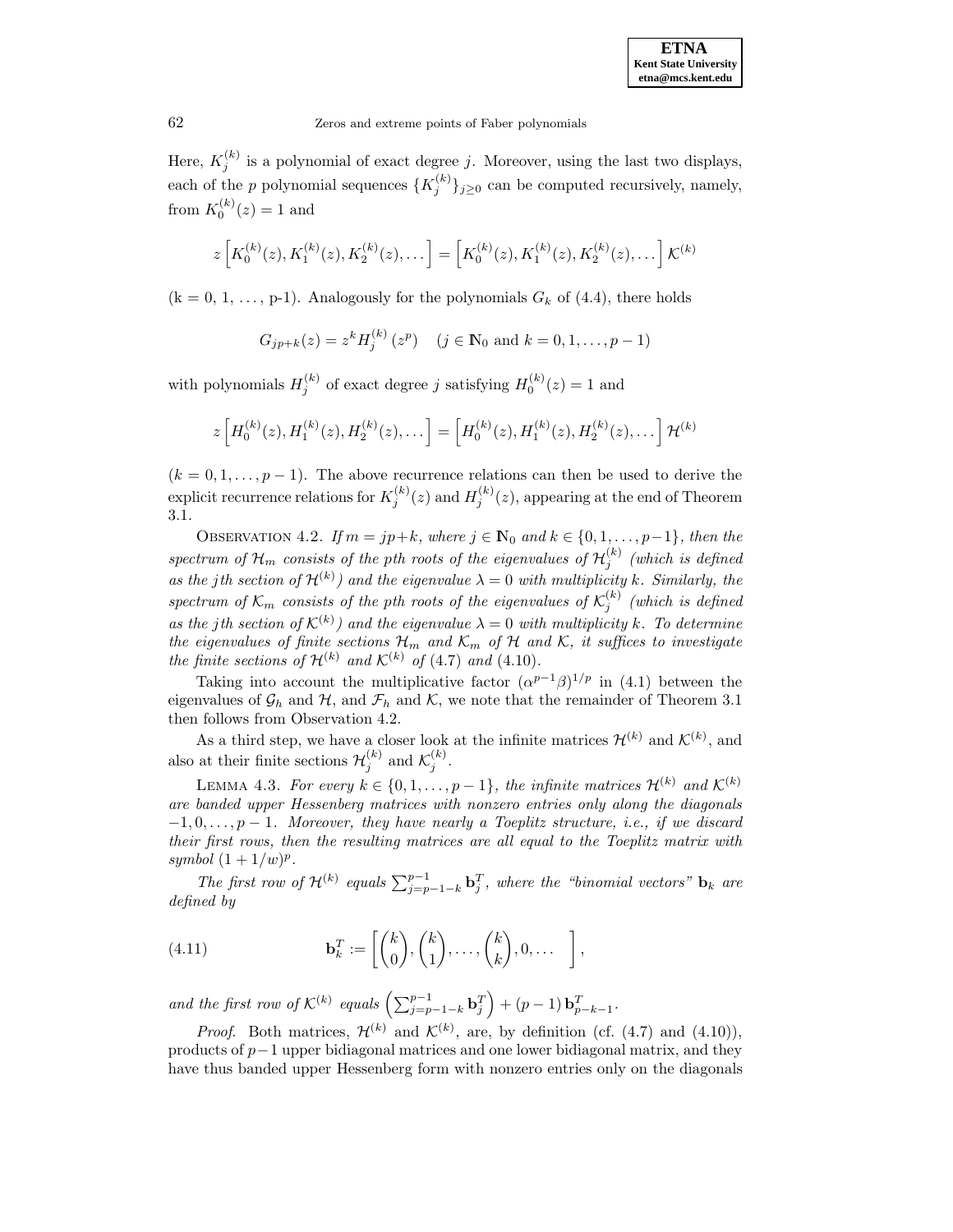$-1, 0, 1, \ldots, p-1$ . We note that

$$
(4.12) \ \mathcal{H}^{(p-1)} = \mathcal{E}^{p-1}\mathcal{E}^T = \begin{bmatrix} {p \choose 1} & {p \choose 2} & \cdots & {p \choose p} \\ {p \choose 0} & {p \choose 1} & {p \choose 2} & {p \choose p} \\ & & {p \choose 0} & {p \choose 1} & \ddots & {p \choose p} \\ & & & & \ddots & \ddots & \ddots \end{bmatrix}
$$

is clearly a Toeplitz matrix with symbol  $w(1 + 1/w)^p$ . Note further from (4.7) that, for  $k = 0, 1, \ldots p-2$ ,

$$
\mathcal{H}^{(k+1)} - \mathcal{H}^{(k)} = \mathcal{E}^{k} (\mathcal{E} \mathcal{E}^{T} - \mathcal{E}^{T} \mathcal{E}) \mathcal{E}^{p-k-2} = \mathcal{E}^{k} (\mathbf{u}_{1} \mathbf{u}_{1}^{T}) \mathcal{E}^{p-k-2},
$$

which, together with  $\mathcal{E} \mathbf{u}_1 = \mathbf{u}_1$  and  $\mathbf{u}_1^T \mathcal{E}^k = \mathbf{b}_k^T$ , leads to

(4.13) 
$$
\mathcal{H}^{(k+1)} = \mathcal{H}^{(k)} + \mathbf{u}_1 \mathbf{b}_{p-k-2}^T \qquad (k = 0, 1, \dots p-2).
$$

Similarly,  $\mathcal{K}^{(k)}$  and  $\mathcal{H}^{(k)}$  are connected by the relation

(4.14) 
$$
\mathcal{K}^{(k)} = \mathcal{H}^{(k)} + (p-1)\mathbf{u}_1 \mathbf{b}_{p-k-1}^T \qquad (k = 0, 1, \dots p-1).
$$

Thus, all assertions of Lemma 4.3 follow easily from  $(4.12) - (4.14)$ .  $\Box$ 

Our next aim is to show that the finite sections  $\mathcal{H}_j^{(k)}$  of  $\mathcal{H}^{(k)}$  and  $\mathcal{K}_j^{(k)}$  of  $\mathcal{K}^{(k)}$  are oscillation matrices. To this end, we introduce, for  $k = 0, 1, \ldots, p - 1$ , the matrices

$$
(4.15) \quad \mathcal{A}_{j}^{(k)} := \mathcal{E}_{j}^{k} \mathcal{E}_{j}^{T} \mathcal{E}_{j}^{p-k-1} \quad \text{and} \quad \mathcal{B}_{j}^{(k)} := \mathcal{E}_{j}^{k} [\mathcal{E}^{T} + (p-1)\mathbf{u}_{1} \mathbf{u}_{1}^{T}]_{j} \mathcal{E}_{j}^{p-k-1}.
$$

LEMMA 4.4. For every  $k \in \{0, 1, ..., p-1\}$  and for every  $j \in \mathbb{N}$ , the finite matrices  $\mathcal{H}_j^{(k)}$  and  $\mathcal{K}_j^{(k)}$  are oscillation matrices.

*Proof.* First, we show that  $\mathcal{A}_{j}^{(k)}$  and  $\mathcal{B}_{j}^{(k)}$  of (4.15) are oscillation matrices: The upper bidiagonal matrix  $\mathcal{E}_j$  and the lower bidiagonal matrix  $\mathcal{E}_j^T$  are, from (4.5), clearly totally nonnegative, and, as their determinants are unity, they are both nonsingular. Similarly,  $\tilde{\mathcal{E}}_j^T$  is also totally nonnegative and nonsingular. As a consequence of the Cauchy-Binet formula  $(cf. [10, p. 86]$  or  $[11, Theorem 2.3]$ , any product of these matrices, e.g.,  $\mathcal{A}_{j}^{(k)}$  or  $\mathcal{B}_{j}^{(k)}$ , is also nonsingular and totally nonnegative.

Next, it can be verified that  $[\mathcal{E}^k \mathcal{E}^T]_j = [\mathcal{E}_j]^k \mathcal{E}_j^T + \mathbf{c}_k \mathbf{u}_j^T$  for  $k = 1, 2, ...,$  where  $\mathbf{u}_j$ denotes the j<sup>th</sup> unit vector in  $\mathbb{R}^j$  and where  $\mathbf{c}_k$  in  $\mathbb{R}^j$  is defined by

$$
\mathbf{c}_k := \left[0, \ldots, 0, \binom{k}{0}, \binom{k}{1}, \ldots, \binom{k}{k-1}\right]^T, \quad \text{if } k < j, \text{ and}
$$
\n
$$
\mathbf{c}_k := \left[\binom{k}{k-j}, \binom{k}{k-j+1}, \cdots, \binom{k}{k-1}\right]^T \quad \text{for } k \ge j.
$$

Further, there holds  $[\mathcal{ME}]_j = \mathcal{M}_j \mathcal{E}_j$  for every infinite matrix  $\mathcal{M}$ . It follows (cf. (4.7) and (4.10)) that

(4.16) 
$$
\mathcal{H}_j^{(0)} = \mathcal{A}_j^{(0)}, \qquad \mathcal{H}_j^{(k)} = \mathcal{A}_j^{(k)} + \mathbf{c}_k \mathbf{u}_j^T \text{ and}
$$

$$
\mathcal{K}_j^{(0)} = \mathcal{B}_j^{(0)}, \qquad \mathcal{K}_j^{(k)} = \mathcal{B}_j^{(k)} + \mathbf{c}_k \mathbf{u}_j^T,
$$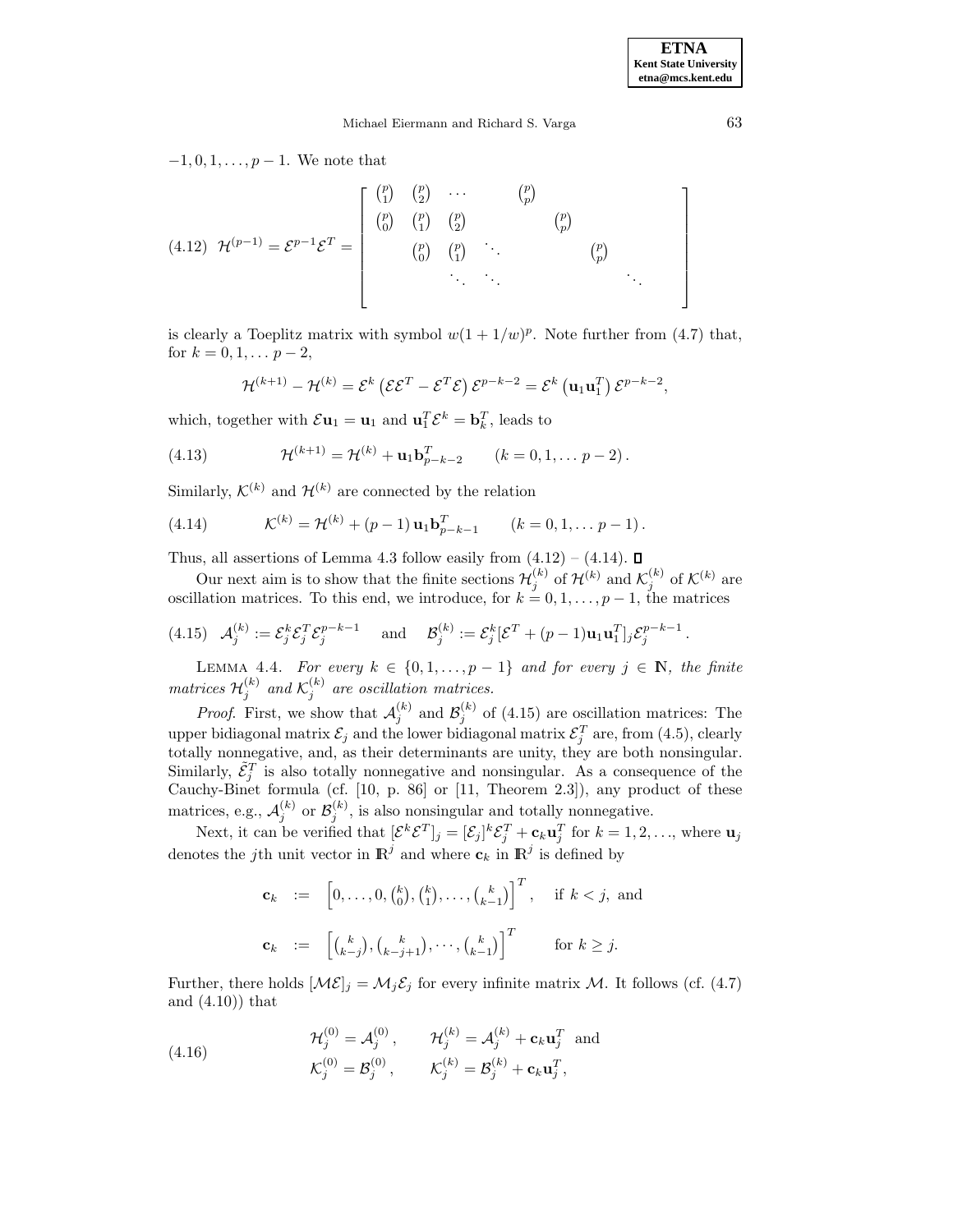$(k = 1, 2, \ldots, p - 1)$ . This shows that  $\mathcal{A}_{j}^{(k)}$  differs from  $\mathcal{H}_{j}^{(k)}$  at most in their last column (and that between  $\mathcal{B}_j^{(k)}$  and  $\mathcal{K}_j^{(k)}$ , the same relation holds true).

Next, we claim that all subdiagonal and superdiagonal entries of  $\mathcal{A}_j^{(k)}$  are positive for any  $j \geq 2$ . To see this, fix any  $j \geq 2$ . From (4.5), write  $\mathcal{E}_j^k := \mathcal{I} + \mathcal{U}(k)$ , where  $\mathcal{U}(k)$  in  $\mathbb{R}^{j \times j}$  is a nonnegative strictly upper triangular matrix with a positive superdiagonal for each k with  $1 \leq k \leq p-1$ . Similarly, write  $\mathcal{E}_j^T := \mathcal{I} + \mathcal{L}$ , where  $\mathcal{L}$ in  $\mathbb{R}^{j \times j}$  is a nonnegative lower triangular matrix consisting of a subdiagonal of all 1's and remaining entries zero. From (4.15), we have

$$
\mathcal{A}_{j}^{(k)} = (\mathcal{I} + \mathcal{U}(k))(\mathcal{I} + \mathcal{L})(\mathcal{I} + \mathcal{U}(p - k - 1))
$$
  
=  $\mathcal{I} + \mathcal{L} + {\mathcal{U}(k) + \mathcal{U}(p - k - 1)} + \text{ a nonnegative matrix in } \mathbb{R}^{j \times j}.$ 

But for each k with  $k = 0, 1, \ldots, p - 1$ , the sum  $\{\mathcal{U}(k) + \mathcal{U}(p - k - 1)\}\)$  always has a positive superdiagonal. Hence,  $\mathcal{A}_{j}^{(k)}$  has all subdiagonal and superdiagonal entries positive for all  $k = 0, 1, ..., p - 1$  and all  $j \geq 2$ , with the same holding for  $\mathcal{B}_{j}^{(k)}$  of (4.15).

To summarize,  $\mathcal{A}_{j}^{(k)}$  and  $\mathcal{B}_{j}^{(k)}$  are nonsingular, totally nonnegative, and have only nonzero entries along their sub- and super-diagonals. Consequently, they are oscillation matrices from Theorem A. Moreover, as  $\mathcal{H}_j^{(k)}$  is a leading principal submatrix of  $\mathcal{A}_{j+1}^{(k)}$ , and similarly, as  $\mathcal{K}_j^{(k)}$  is a leading principal submatrix of  $\mathcal{B}_{j+1}^{(k)}$ , they are therefore also oscillation matrices from Theorem B.  $\square$ 

REMARK. In Lemma 4.4, we proved that the leading principal submatrices of

$$
\mathcal{K}^{(k)} = \mathcal{E}^{k} \left( \mathcal{E}^{T} + (p-1)\mathbf{u}_{1} \mathbf{u}_{1}^{T} \right) \mathcal{E}^{p-k-1}
$$

are oscillation matrices. The same argument shows that the leading principal submatrices of

$$
\mathcal{E}^{k} \left( \mathcal{E}^{T} + p \mathbf{u}_{1} \mathbf{u}_{1}^{T} \right) \mathcal{E}^{p-k-1} \qquad (k = 0, 1, \dots, p-1)
$$

are also oscillation matrices.

Recall that the eigenvalues of  $\mathcal{H}_j^{(k)}$  are the zeros of  $H_j^{(k)}$  and that the eigenvalues of  $\mathcal{K}_j^{(k)}$  are the zeros of  $K_j^{(k)}$ . This leads, from Theorems C and D, to

OBSERVATION 4.5. The zeros  $\left\{\lambda_{j,l}^{(k)}\right\}_{l=1}^j$  of  $K_j^{(k)}$  and the zeros  $\left\{\eta_{j,l}^{(k)}\right\}_{l=1}^j$  of  $H_j^{(k)}$ satisfy

$$
0 < \lambda_{j,1}^{(k)} < \lambda_{j,2}^{(k)} < \cdots < \lambda_{j,j}^{(k)} \quad \text{and} \quad 0 < \eta_{j,1}^{(k)} < \eta_{j,2}^{(k)} < \cdots < \eta_{j,j}^{(k)},
$$

for each  $k \in \{0, 1, \ldots, p-1\}$ .

Moreover, the following interlacing properties hold:

$$
\begin{aligned} &0<\lambda_{j+1,1}^{(k)}<\lambda_{j,1}^{(k)}<\lambda_{j+1,2}^{(k)}<\lambda_{j,2}^{(k)}<\cdots<\lambda_{j,j}^{(k)}<\lambda_{j+1,j+1}^{(k)},\\ &0<\eta_{j+1,1}^{(k)}<\eta_{j,1}^{(k)}<\eta_{j+1,2}^{(k)}<\eta_{j,2}^{(k)}<\cdots<\eta_{j,j}^{(k)}<\eta_{j+1,j+1}^{(k)}.\end{aligned}
$$

Note that this proves the main part of Theorem 3.2 and the first assertion of Theorem 3.3.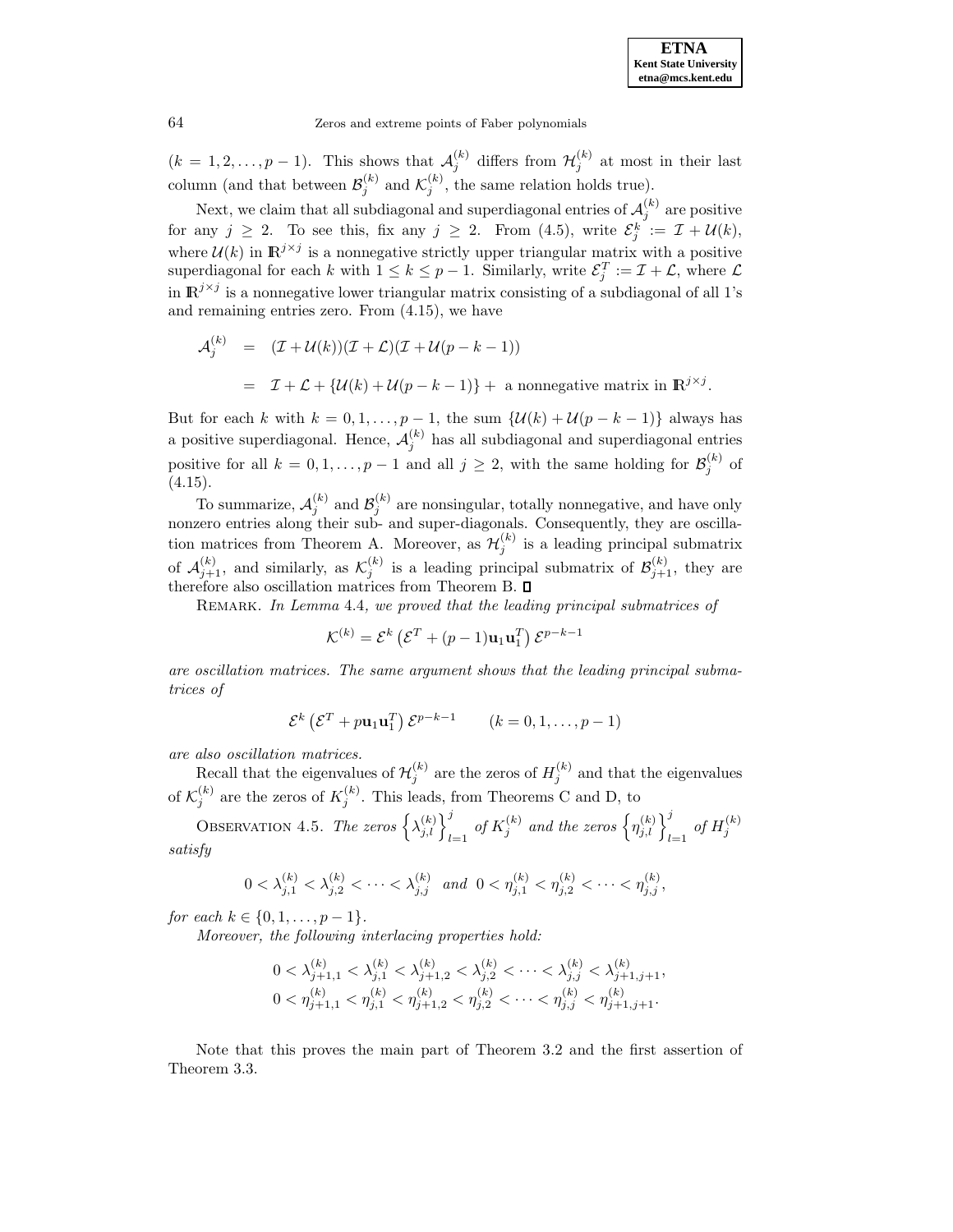As a fourth step, we investigate the relation between the eigenvalues of  $\mathcal{H}_j^{(k)}$  and the eigenvalues of  $\mathcal{H}_j^{(k+1)}$ . Similarly, we seek for a relation between the eigenvalues of  $\mathcal{K}_j^{(k)}$  and the eigenvalues of  $\mathcal{K}_j^{(k+1)}$ . We need another set of auxiliary matrices, namely

(4.17) 
$$
\mathcal{C}_j^{(k)} := \mathcal{E}_j \mathcal{H}_j^{(k)} \mathcal{E}_j^{-1} \quad \text{and} \quad \mathcal{D}_j^{(k)} := \mathcal{E}_j \mathcal{K}_j^{(k)} \mathcal{E}_j^{-1},
$$

 $(k = 0, 1, \ldots, p - 2).$ 

LEMMA 4.6. For every  $k \in \{0, 1, \ldots, p-2\}$  and for every  $j \in \mathbb{N}$ , the finite matrices  $\mathcal{C}_j^{(k)}$  and  $\mathcal{D}_j^{(k)}$  are oscillation matrices.

Moreover, the following relations are valid:

$$
(4.18) \ \mathcal{H}_j^{(k+1)} = \mathcal{C}_j^{(k)} + \mathbf{u}_j \mathbf{u}_j^T \ \text{ and } \ \mathcal{K}_j^{(k+1)} = \mathcal{D}_j^{(k)} + \mathbf{u}_j \mathbf{u}_j^T, \ k \in \{0, 1, \dots, p-2\} \, .
$$

*Proof.* Note from (4.7) that, for  $k \in \{0, 1, ..., p-2\}$ ,

$$
\mathcal{H}_j^{(k)} \mathcal{E}_j^{-1} = [\mathcal{E}^k \mathcal{E}^T \mathcal{E}^{p-k-1}]_j \mathcal{E}_j^{-1} = [\mathcal{E}^k \mathcal{E}^T \mathcal{E}^{p-k-2}]_j
$$

is the product of nonsingular totally nonnegative matrices which, using the method of proof of Lemma 4.4, can be verified to be an oscillation matrix. The matrix  $\mathcal{C}_j^{(k)}$ , as the product of the nonsingular totally nonnegative matrix  $\mathcal{E}_j$  and the oscillation matrix  $\mathcal{H}_j^{(k)} \mathcal{E}_j^{-1}$ , is therefore an oscillation matrix from Theorem B.

Similarly,

$$
\mathcal{K}_j^{(k)} \mathcal{E}_j^{-1} = [\mathcal{E}^k(\mathcal{E}^T + (p-1)\mathbf{u}_1 \mathbf{u}_1^T)\mathcal{E}^{p-k-1}]_j \mathcal{E}_j^{-1} = [\mathcal{E}^k(\mathcal{E}^T + (p-1)\mathbf{u}_1 \mathbf{u}_1^T)\mathcal{E}^{p-k-2}]_j
$$

is an oscillation matrix (cf. the Remark following Lemma 4.4), and thus,  $\mathcal{D}_{j}^{(k)}$ , the product of a nonsingular totally nonnegative matrix and an oscillation matrix, is an oscillation matrix.

To show (4.18), we observe from (4.16) that

$$
\mathcal{H}_j^{(k+1)} - \mathcal{C}_j^{(k)} = \mathcal{A}_j^{(k+1)} + \mathbf{c}_{k+1} \mathbf{u}_j^T - \mathcal{E}_j [\mathcal{A}_j^{(k)} + \mathbf{c}_k \mathbf{u}_j^T] \mathcal{E}_j^{-1}
$$
  
=  $\mathbf{c}_{k+1} \mathbf{u}_j^T - \mathcal{E}_j \mathbf{c}_k \mathbf{u}_j^T \mathcal{E}_j^{-1};$ 

(here, we set  $\mathbf{c}_0 := \mathbf{0} \in \mathbb{R}^j$ ). Since  $\mathbf{u}_j^T \mathcal{E}_j^{-1} = \mathbf{u}_j^T$  and  $\mathbf{c}_{k+1} - \mathcal{E}_j \mathbf{c}_k = \mathbf{u}_j$ , the first assertion of (4.18) is now proven, and the second follows exactly along the same lines. D

Note from (4.17) that the eigenvalues of the oscillation matrices  $\mathcal{D}_{j}^{(k)}$  and  $\mathcal{K}_{j}^{(k)}$ are obviously the same, and from (4.18) that  $\mathcal{K}_j^{(k+1)}$  is obtained from  $\mathcal{D}_j^{(k)}$  by adding 1 to the  $(j, j)$  entry, provided that  $k \in \{0, 1, \ldots, p-2\}$ . In addition,

$$
\mathcal{E}_{j+1}^{p-1} \mathcal{K}_{j+1}^{(0)} \mathcal{E}_{j+1}^{1-p} = \mathcal{E}_{j+1}^{p-1} \mathcal{B}_{j+1}^{(0)} \mathcal{E}_{j+1}^{1-p} = \mathcal{E}_{j+1}^{p-1} [\mathcal{E}^T + (p-1)\mathbf{u}_1 \mathbf{u}_1^T]_{j+1} = \mathcal{B}_{j+1}^{(p-1)}
$$

is an oscillation matrix (cf. the proof of Lemma 4.4) which contains  $\mathcal{K}_j^{(p-1)}$  as its leading principal submatrix.

Analogously, the eigenvalues of the oscillation matrices  $\mathcal{C}_j^{(k)}$  and  $\mathcal{H}_j^{(k)}$  are the same, and  $\mathcal{H}_j^{(k+1)}$  is obtained from  $\mathcal{C}_j^{(k)}$  by adding 1 to the  $(j, j)$  entry (for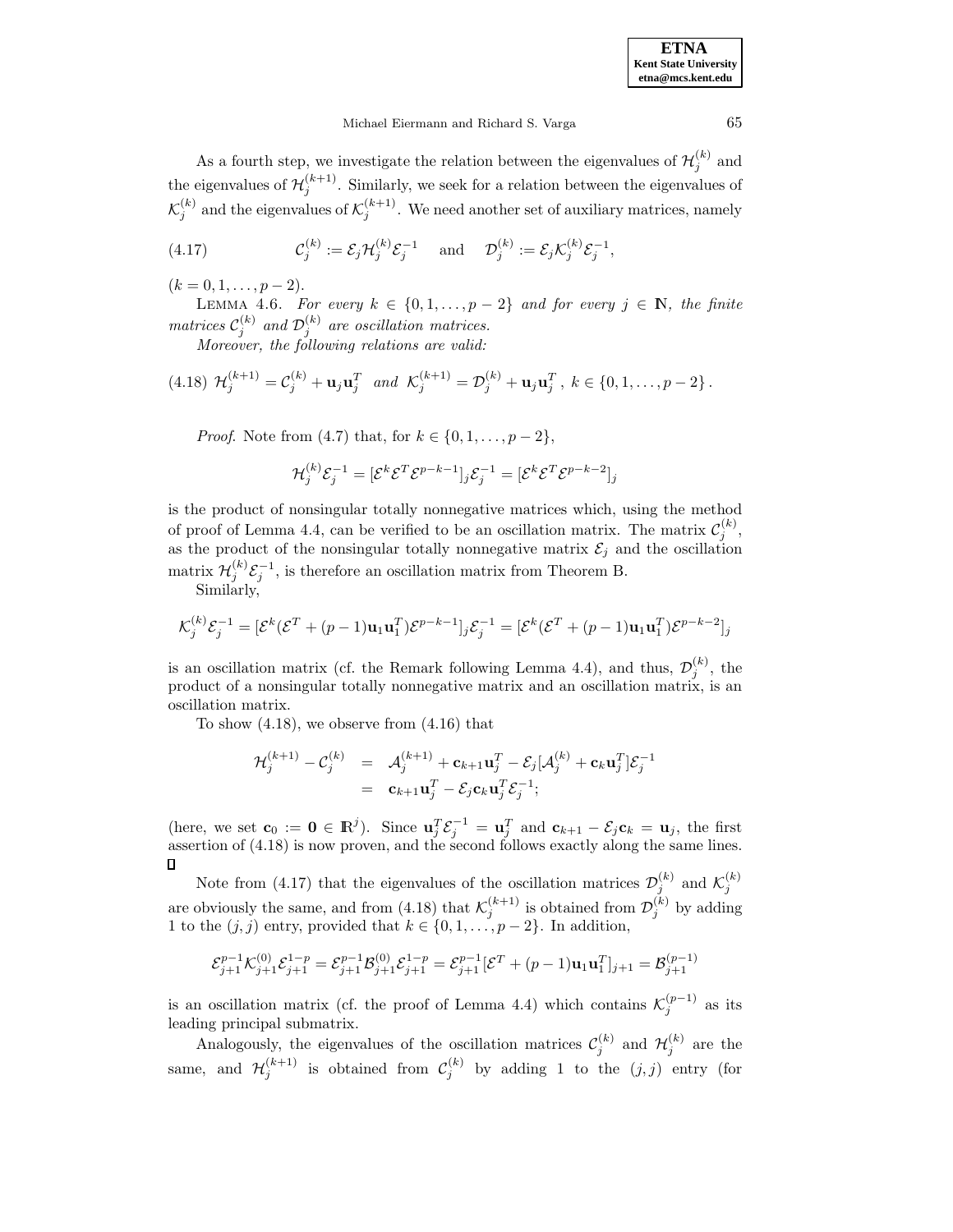$k \in \{0, 1, \ldots, p-2\}$ ). Also,  $\mathcal{H}_j^{(p-1)}$  (which has a Toeplitz structure) is a principal submatrix of  $\mathcal{H}_{j+1}^{(0)}$ . Theorem E directly leads us now to

OBSERVATION 4.7. The zeros  $\left\{\lambda_{j,l}^{(k)}\right\}_{l=1}^j$  of  $K_j^{(k)}$  are related by

$$
0 < \lambda_{j,1}^{(k)} < \lambda_{j,1}^{(k+1)} < \lambda_{j,2}^{(k)} < \lambda_{j,2}^{(k+1)} < \dots < \lambda_{j,j}^{(k)} < \lambda_{j,j}^{(k+1)} \ (k=0,1,\dots,p-2) \ \text{and}
$$
\n
$$
0 < \lambda_{j+1,1}^{(0)} < \lambda_{j,1}^{(p-1)} < \lambda_{j+1,2}^{(0)} < \lambda_{j,2}^{(p-1)} < \dots < \lambda_{j,j}^{(p-1)} < \lambda_{j+1,j+1}^{(0)}.
$$

Similarly, the zeros  $\left\{\eta^{(k)}_{j,l}\right\}_{l=1}^j$  of  $H_j^{(k)}$  are related by

$$
0 < \eta_{j,1}^{(k)} < \eta_{j,1}^{(k+1)} < \eta_{j,2}^{(k)} < \eta_{j,2}^{(k+1)} < \cdots < \eta_{j,j}^{(k)} < \eta_{j,j}^{(k+1)} \quad (k = 0, 1, \dots, p-2) \quad and
$$
\n
$$
0 < \eta_{j+1,1}^{(0)} < \eta_{j,1}^{(p-1)} < \eta_{j+1,2}^{(0)} < \eta_{j,2}^{(p-1)} < \cdots < \eta_{j,j}^{(p-1)} < \eta_{j+1,j+1}^{(0)}.
$$

Note that Observation 4.7 establishes Theorem 3.4.

As a fifth step, we seek relations between the eigenvalues of  $\mathcal{H}_j^{(k)}$  and the eigenvalues of  $\mathcal{K}_j^{(k)}$ .

LEMMA 4.8. The matrices  $\mathcal{K}_j^{(k)}$  and  $\mathcal{H}_j^{(k)}$  are connected through

$$
\mathcal{K}_j^{(p-1)} = \mathcal{H}_j^{(p-1)} + (p-1)\mathbf{u}_1\mathbf{u}_1^T \text{ and}
$$
  

$$
\mathcal{E}_j\left(\mathcal{K}_j^{(k)} - \mathcal{H}_j^{(k)}\right)\mathcal{E}_j^{-1} = \left(\mathcal{K}_j^{(k+1)} - \mathcal{H}_j^{(k+1)}\right) \text{ (for } k = 0, 1, ..., p-2).
$$

*Proof.* The first relation is a direct consequence of  $(4.14)$ . The second relation is established (cf. (4.16)) from

$$
\begin{array}{lcl} \mathcal{E}_{j} \left( \mathcal{K}_{j}^{(k)} - \mathcal{H}_{j}^{(k)} \right) \mathcal{E}_{j}^{-1} & = & \mathcal{E}_{j} \left( \mathcal{B}_{j}^{(k)} - \mathcal{A}_{j}^{(k)} \right) \mathcal{E}_{j}^{-1} \\ & = & \mathcal{B}_{j}^{(k+1)} - \mathcal{A}_{j}^{(k+1)} = \mathcal{K}_{j}^{(k+1)} - \mathcal{H}_{j}^{(k+1)} \, . \end{array}
$$

The argument leading from Lemma 4.8 to Observation 4.7 now implies

OBSERVATION 4.9. The zeros  $\left\{\lambda_{j,l}^{(k)}\right\}_{l=1}^j$  of  $K_j^{(k)}$  and the zeros  $\left\{\eta_{j,l}^{(k)}\right\}_{l=1}^j$  of  $H_j^{(k)}$ are related by

$$
0 < \eta_{j,1}^{(k)} < \lambda_{j,1}^{(k)} < \eta_{j,2}^{(k)} < \lambda_{j,2}^{(k)} < \cdots < \eta_{j,j}^{(k)} < \lambda_{j,j}^{(k)}.
$$

Note that Observation 4.9 completes the proof of Theorem 3.3.

As a sixth step, we derive a sharp upper bound for the eigenvalues of  $\mathcal{H}_j^{(k)}$  and the eigenvalues of  $\mathcal{K}_j^{(k)}$ . We first deduce an upper bound for the spectral radius  $\rho(\mathcal{K}_j^{(p-1)})$ of  $\mathcal{K}_j^{(p-1)}$ , which is a nonnegative irreducible matrix. To this end, we define the positive vector **x** in  $\mathbb{R}^j$ , for  $j \geq 1$ , by

$$
\mathbf{x} = [x_1, x_2, \dots, x_j]^T := [\tau^0, \tau^1, \dots, \tau^{j-1}]^T \in \mathbb{R}^j
$$
, where  $\tau := 1/(p-1)$ ,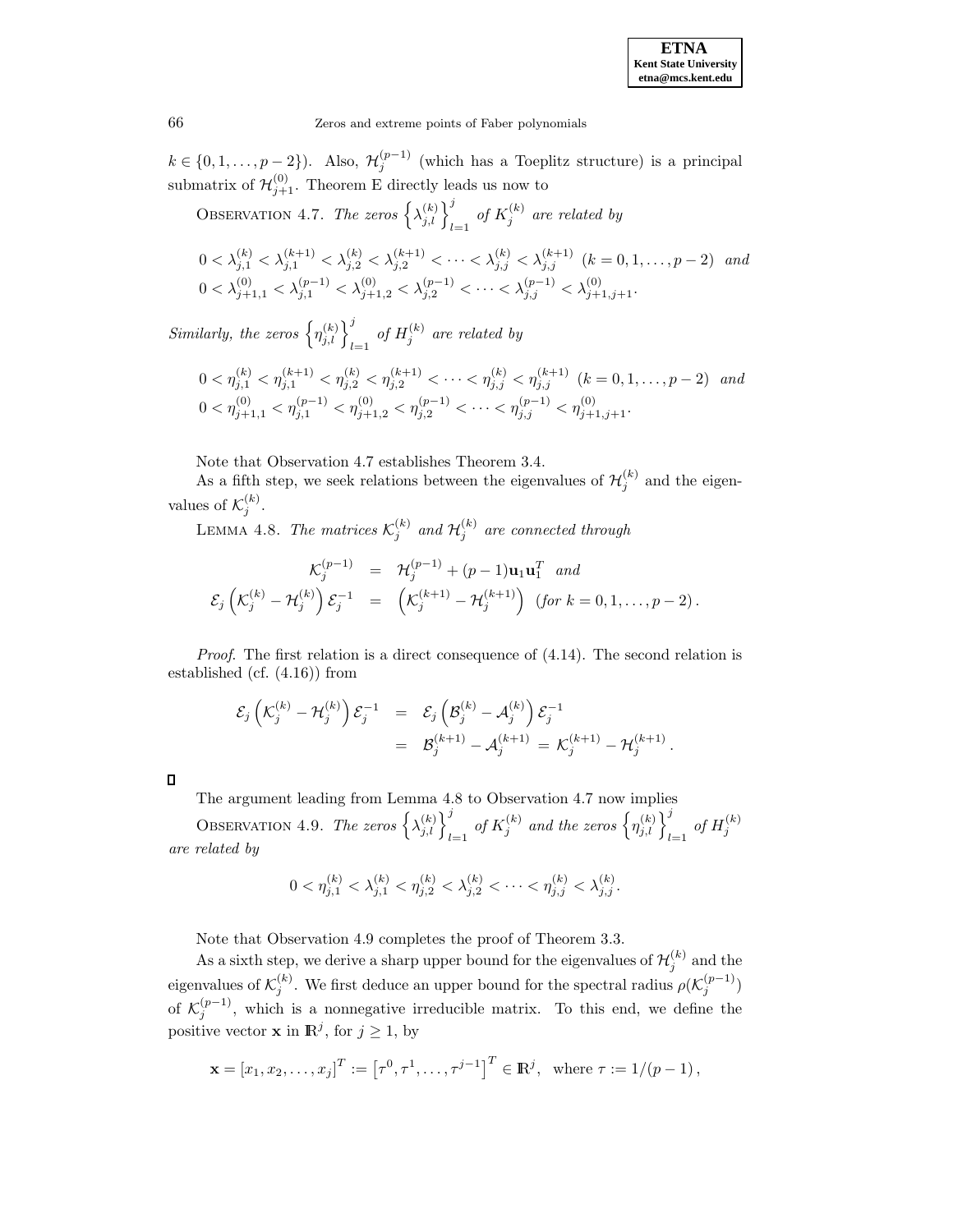## Michael Eiermann and Richard S. Varga 67



FIG. 4.1. Shape of  $\Gamma_{\rho}$  for  $p=5$ .

and we compute the components of  $\mathbf{y} = [y_1, y_2, \dots, y_j]^T := \mathcal{K}_j^{(p-1)}\mathbf{x}$ . It is easy to verify from (4.14) that  $y_k/x_k = \kappa_p := p^p/(p-1)^{p-1}$  for  $k = 1, 2, ..., j - p + 1$ and that  $y_k/x_k < \kappa_p$  for  $k = j - p + 2, \ldots, p$ . By a refined form of the "Quotient" Theorem" due to Collatz (cf. [21, Theorem 2.2]), we have that  $\rho(\mathcal{K}_j^{(p-1)}) < \kappa_p$ , for all  $j \geq 1$ . We already know (cf. Observations 4.7 and 4.9) that  $\rho(\mathcal{K}_j^{(k)}) < \rho(\mathcal{K}_j^{(p-1)})$ for  $k = 0, 1, \ldots, p - 2, j \ge 1$ , and that  $\rho(\mathcal{H}_j^{(k)}) < \rho(\mathcal{K}_j^{(p-1)})$  for  $k = 0, 1, \ldots, p - 1$ ,  $j \geq 1$ . These inequalities could also be derived from the Perron-Frobenius theory on nonnegative matrices.

Next, we wish to show that, for each  $k \in \{0, 1, \ldots, p-1\}$ , the eigenvalues of  $\mathcal{H}_j^{(k)}$ , as well as the eigenvalues of  $\mathcal{K}_j^{(k)}$ , are *dense* in the interval  $\mathbb{I} := [0, \kappa_p]$  (for  $j \rightarrow \infty$ ). In view of the interlacing properties described in Observations 4.5, 4.7 and 4.9, it is certainly sufficient to show that the eigenvalues of the finite sections of the Toeplitz matrix H of (4.2) are dense on the star  $S(p, 1, 1)$  (cf. (3.1)). In other words, we must show that  $\mathcal{S}(p,1,1) = \Lambda_{\infty}(\mathcal{H})$  (cf. (2.13)). Since  $\Lambda(\mathcal{H}_j) \subseteq \mathcal{S}(p,1,1)$ for every  $j = 1, 2, \ldots$  (which obviously implies  $\Lambda_{\infty}(\mathcal{H}) \subseteq \mathcal{S}(p, 1, 1)$ ) has already been shown, the symmetry properties of  $\mathcal{S}(p,1,1)$  imply that we merely must prove that  $[0, \kappa_p^{1/p}] \subseteq \Lambda_\infty(\mathcal{H})$  is valid.

Here, we make use of Theorem F. With  $\psi(w) = w + w^{1-p}$  for  $p > 2$ , we monitor the shape of the curve  $\Gamma_{\rho} := \{z \in \mathbb{C} : z = \psi(w) \text{ with } w = \rho\}$ , as  $\rho$  increases from 0 to  $\infty$  (cf. Fig. 4.1), and show that  $[0, \kappa_p^{1/p}] \subseteq \Lambda_\rho(\mathcal{H})$  for every  $\rho > 0$ :

For  $0 < \rho < 1, \Gamma_{\rho}$  has its largest intersection point with the real axis at  $\tau_{\rho}$ :=  $\rho + \rho^{1-p} > \kappa_p^{1/p}$ . Then, because the winding number  $n(\Gamma_\rho, r)$  is nonzero for each r in the interval  $[0, \tau_{\rho}]$ , it follows by definition that  $[0, \tau_{\rho}] \subseteq \Lambda_{\rho}(\mathcal{H})$ . Consequently,  $[0, \kappa_p^{1/p}] \subseteq \Lambda_\rho(\mathcal{H})$  for  $0 < \rho < 1$ .

For  $\rho = 1$ ,  $\Gamma_{\rho}$  is a looped hypocycloid centered at the origin, which intersects the positive real axis in exactly one point, namely  $\tau_1 = 2 > \kappa_p^{1/p}$ . Consequently,  $[0, \kappa_p^{1/p}] \subseteq \Lambda_\rho(\mathcal{H})$  for  $\rho = 1$ .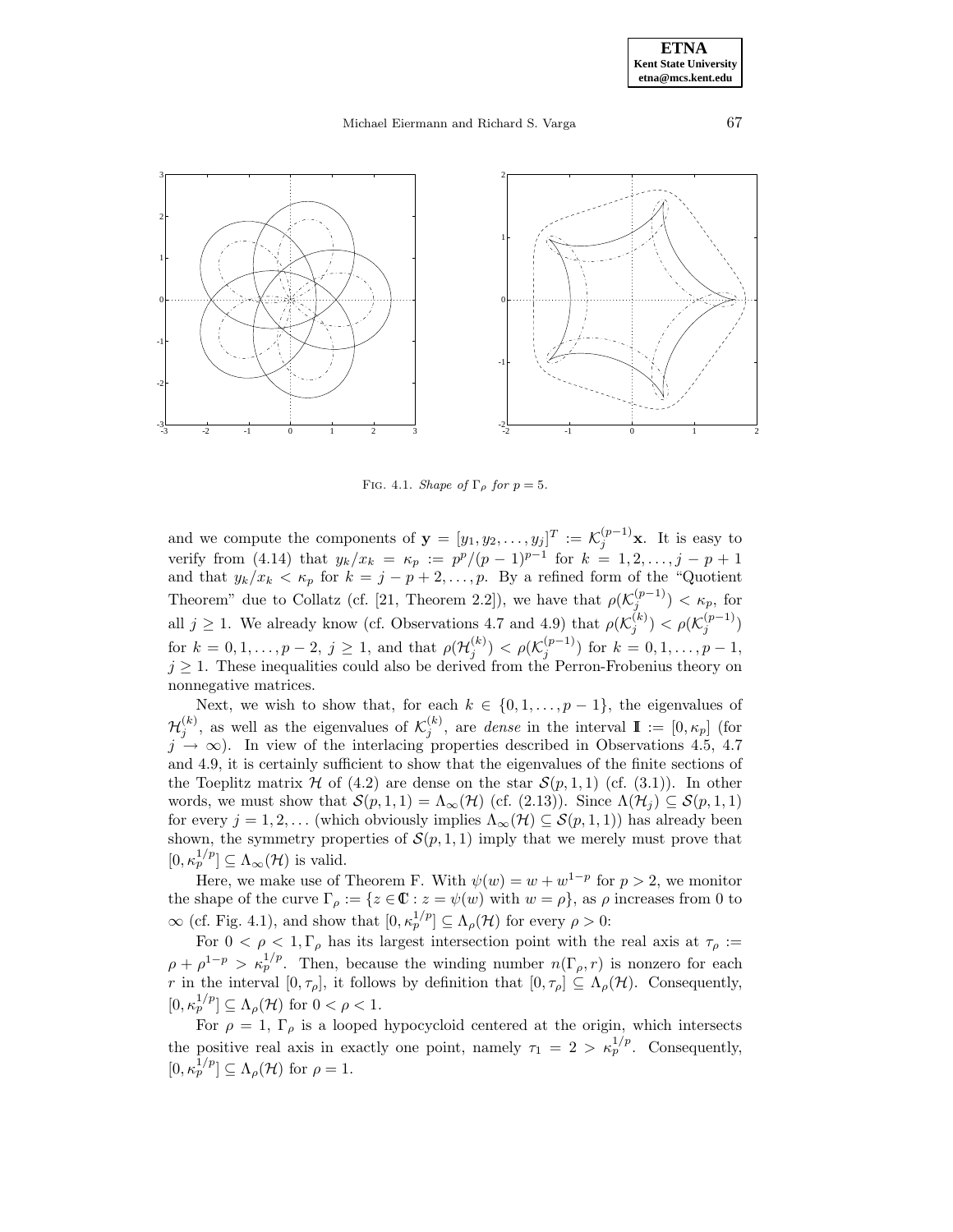For  $1 < \rho < (p-1)^{1/p}$ ,  $\Gamma_\rho$  is a looped hypocycloid centered at the origin, which intersects the positive real axis in exactly two points, the larger of which equals  $\tau_{\rho} = \rho + \rho^{1-p} > \kappa_p^{1/p}$ . Consequently,  $[0, \kappa_p^{1/p}] \subseteq \Lambda_{\rho}(\mathcal{H})$  for  $1 < \rho < (\rho - 1)^{1/p}$ .

For  $\rho = (p-1)^{1/p}$ ,  $\Gamma_{\rho}$  is a cusped hypocycloid centered at the origin, which intersects the positive real axis in exactly one point, namely in  $\tau_{\rho} = \kappa_p^{1/p}$ . Consequently,  $[0, \kappa_p^{1/p}] \subseteq \Lambda_\rho(\mathcal{H})$  for  $\rho = (p-1)^{1/p}$ .

Finally, for  $\rho > (p-1)^{1/p}$ ,  $\Gamma_{\rho}$  is a blunted hypocycloid centered at the origin, which intersects the positive real axis in exactly one point, namely in  $\tau_{\rho} = \rho + \rho^{1-p} > \kappa_p^{1/p}$ . Consequently,  $[0, \kappa_p^{1/p}] \subseteq \Lambda_\rho(\mathcal{H})$  for  $\rho > (p-1)^{1/p}$ .

This completes the proof of  $[0, \kappa_p^{1/p}] \subseteq \cap_{\rho>0} \Lambda_\rho(\mathcal{H}) = \Lambda_\infty(\mathcal{H})$  (cf. Theorem F) and also the proof of Theorem 3.2.

**5. Concluding Remarks.** We finally note that we also implicitly determined the zeros and local extreme points of the Faber polynomials associated with a another class of compact sets, which are defined by mappings of the form

(5.1) 
$$
\psi(w) = \alpha w \left( 1 + \frac{\beta}{w} \right)^p \qquad (p \in \mathbb{N}, \, \alpha > 0, \, \beta \in \mathbb{C}, \, \beta \neq 0),
$$

where  $\psi$  is conformal in  $|w| > 1$  if and only if  $|\beta| \leq 1/(p-1)$ . (For  $p = 1$ , this condition is vacuous.) In Fig. 5.1, we present examples of the sets

(5.2) 
$$
\Omega = \Upsilon(p, \alpha, \beta) := \mathbb{C}_{\infty} \setminus \{z \in \mathbb{C} : z = \psi(w) \text{ with } |w| > 1\},
$$

where, e.g., for the figure on the left,  $\Upsilon(3,1,1/2)$  (which has a cusp on its boundary) and  $\Upsilon(3, 3/2, 1/3)$  are shown, along with the zeros of the associated Faber polynomials  ${F_m}_{m=1}^{50}$  (cf. the second footnote in Section 1). Note that for  $p = 1, \Upsilon(1, \alpha, \beta)$ represents the closed disk with center  $\alpha\beta$  and radius  $\alpha$ . It is well known in this case that  $F_m$  has then only one zero, namely  $\xi = \alpha \beta$  (with multiplicity m). In the sequel, we shall therefore concentrate on the case of  $p > 1<sup>4</sup>$ .

From  $(5.1)$ , we know that the infinite upper Hessenberg matrix  $\mathcal F$  associated with these Faber polynomials  ${F_m}_{m>0}$  has the form (cf. (2.4))

F = F<sup>Υ</sup> := α p 1 β 2 p 2 β<sup>2</sup> ··· p p p βp p 0 <sup>p</sup> 1 β <sup>p</sup> 2 β<sup>2</sup> <sup>p</sup> p βp p 0 <sup>p</sup> 1 <sup>β</sup> ... <sup>p</sup> p βp ... ... ... ,

whereas the the infinite upper Hessenberg Toeplitz matrix  $\mathcal G$  associated with the Faber polynomials of the second kind  ${G_m}_{m>0}$  for  $\Upsilon(p, \alpha, \beta)$  has the form (cf. (2.9))

$$
\mathcal{G} = \mathcal{G}_{\Upsilon} := \alpha \begin{bmatrix} {p \choose 1} \beta & {p \choose 2} \beta^2 & \cdots & {p \choose p} \beta^p \\ {p \choose 0} & {p \choose 1} \beta & {p \choose 2} \beta^2 & & {p \choose p} \beta^p \\ & & {p \choose 0} & {p \choose 1} \beta & \cdots & & {p \choose p} \beta^p \\ & & & \ddots & \ddots & & \\ & & & & \ddots & & \\ & & & & & \ddots & \\ & & & & & & \ddots \end{bmatrix}.
$$

<sup>&</sup>lt;sup>4</sup> Notice also that for  $p = 2$ , we obtain another well-known case:  $\Upsilon(2, \alpha, \beta)$  is either an interval (if  $|\beta| = 1/2$ ) or an ellipse together with its interior (if  $|\beta| < 1/2$ ).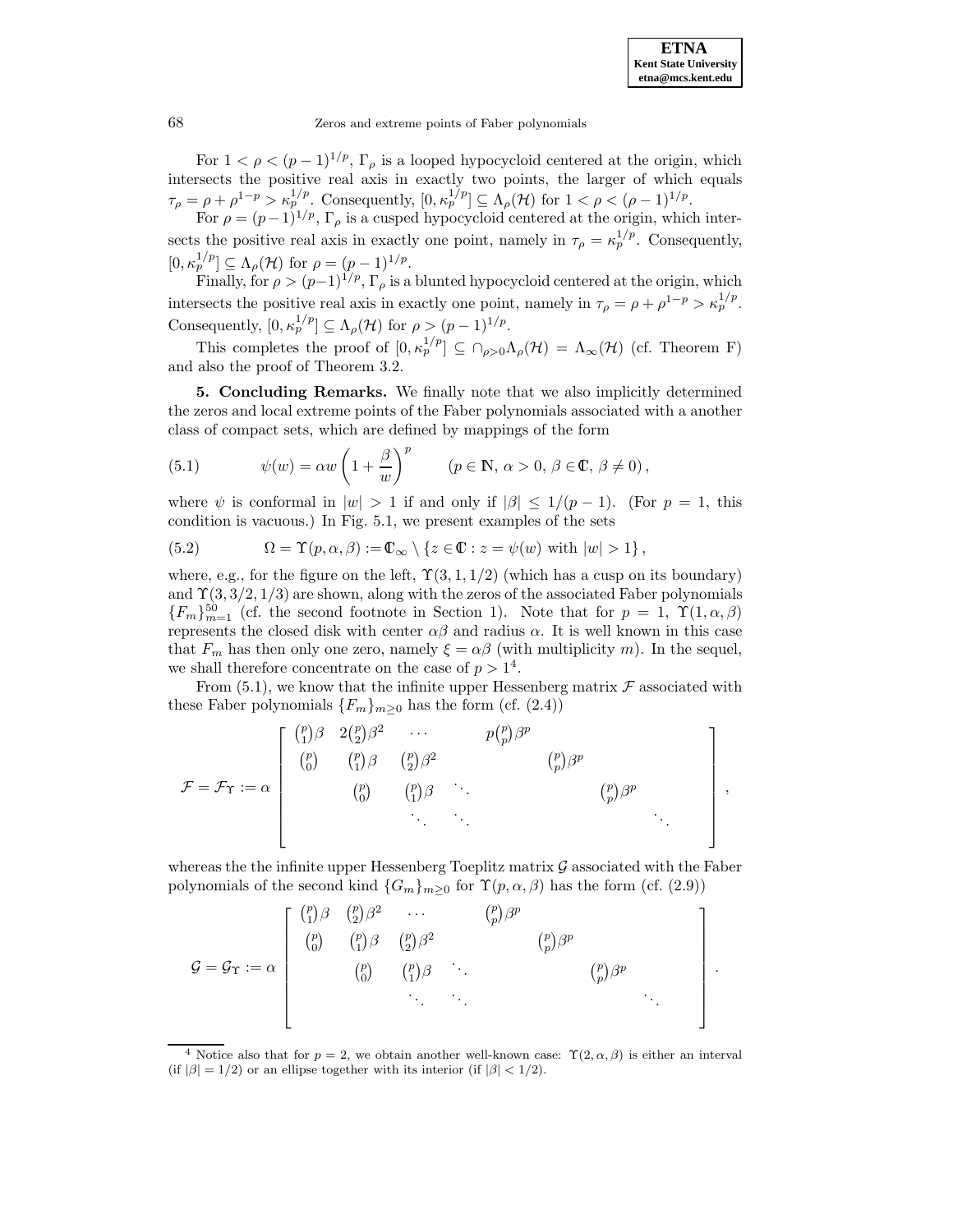.

# Michael Eiermann and Richard S. Varga 69



0



FIG. 5.1.  $\Upsilon(p, \alpha, \beta)$  for  $p = 3$  and  $p = 5$ , together with the zeros of the associated Faber polynomials  $\{F_m\}_{m=1}^{50}$ .

As in the case of the hypocycloidal domains, we apply a diagonal similarity transformation to the above matrices. With the infinite diagonal matrix

$$
\mathcal{D} := \mathrm{diag}\left(\beta^0, \beta^1, \beta^2, \ldots\right),\,
$$

there holds

-1

0

1

2

$$
\mathcal{D} \mathcal{F}_{\Upsilon} \mathcal{D}^{-1} = \tilde{\mathcal{K}} := \alpha \beta \begin{bmatrix} {p \choose 1} & 2 {p \choose 2} & \cdots & p {p \choose p} \\ {p \choose 0} & {p \choose 1} & {p \choose 2} & {p \choose p} \\ & {p \choose 0} & {p \choose 1} & \ddots & {p \choose p} \\ & & \ddots & \ddots & & \ddots \end{bmatrix},
$$

and, similarly,

$$
\mathcal{D}\mathcal{G}_{\Upsilon}\mathcal{D}^{-1} = \tilde{\mathcal{H}} := \alpha \beta \begin{bmatrix} {p \choose 1} & {p \choose 2} & \cdots & {p \choose p} \\ {p \choose 0} & {p \choose 1} & {p \choose 2} & {p \choose p} \\ & {p \choose 0} & {p \choose 1} & & {p \choose p} \\ & & \ddots & \ddots & \ddots \end{bmatrix}
$$

Since  $k\binom{p}{k} = p\binom{p-1}{k-1}$  (for  $p = 1, 2, \ldots$  and  $k = 1, 2, \ldots, p$ ), the first row of  $\tilde{\mathcal{K}}$  equals

$$
\alpha \beta p \left[ \binom{p-1}{0}, \binom{p-1}{1}, \ldots, \binom{p-1}{p-1}, 0, \ldots \right] = \alpha \beta p \mathbf{b}_{p-1}^T,
$$

where the vector  $\mathbf{b}_{p-1}$  is defined in (4.11). Thus, we conclude, from (4.11) and the last line of Lemma 4.3, that the above matrices can be expressed simply as

$$
\tilde{\mathcal{K}} = \alpha \beta \mathcal{K}^{(0)}
$$
 and  $\tilde{\mathcal{H}} = \alpha \beta \mathcal{H}^{(p-1)}$ .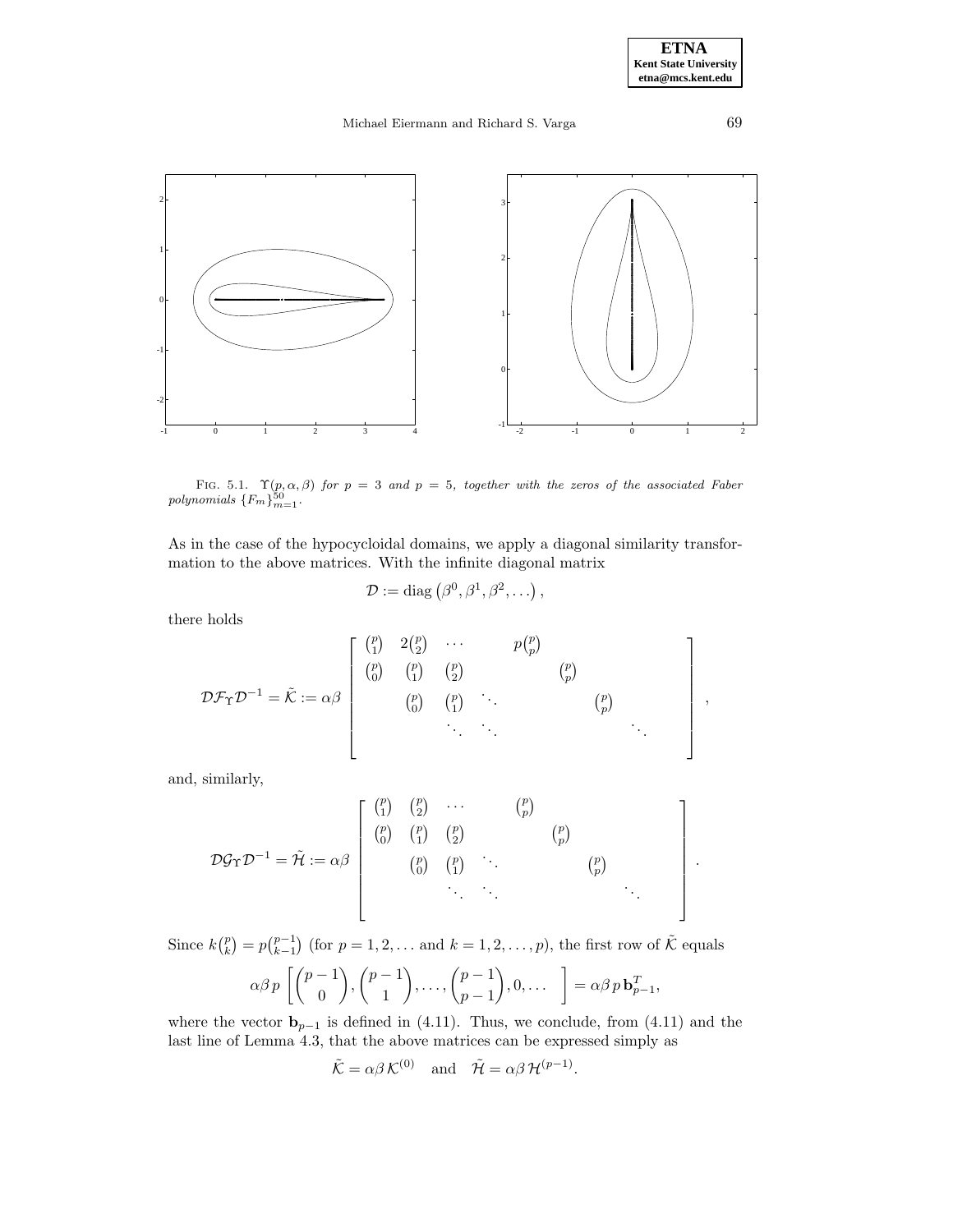

FIG. 5.2. Zeros of  ${F_m}_{m=1}^{25}$  (on the left) and of  ${G_m}_{m=1}^{25}$  (on the right) for  $\Upsilon(3,1,1/2)$ plotted versus m.

Consequently, their associated Faber polynomials are explicitly given by

$$
F_m(z) = \alpha^m K_m^{(0)}\left(\frac{z}{\alpha \beta}\right) \text{ and } G_m(z) = \alpha^{m+1} H_m^{(p-1)}\left(\frac{z}{\alpha \beta}\right) \quad (m \in \mathbb{N}_0),
$$

where the polynomials  $K_m^{(0)}$  and  $H_m^{(p-1)}$  are recursively defined in Theorem 3.1.

From Theorems 3.2 and 3.3, we immediately obtain our last new result:

THEOREM 5.1. Let  $F_m$  and  $G_m$  denote, respectively, the mth Faber polynomial of the first and second kind associated with the compact set  $\Upsilon(p, \alpha, \beta)$  of (5.2), where we assume that  $p > 1$ . Then, all zeros  $\{\xi_{m,k}\}_{k=1}^m$  of  $F_m$ , as well as all zeros  $\{\zeta_{m,k}\}_{k=1}^m$  of  $G_m$ , are simple and are located in the (complex) open interval  $(0, \alpha\beta p^p/(p-1)^{p-1})$ . Moreover, for  $m \to \infty$ , both sets,  $\{\xi_{m,k}\}_{k=1}^m$  and  $\{\zeta_{m,k}\}_{k=1}^m$ , become dense on the closed interval  $[0, \alpha \beta p^p/(p-1)^{p-1}].$ 

With the orderings

 $|\xi_{m,1}| < |\xi_{m,2}| < \cdots < |\xi_{m,m}|$  and  $|\zeta_{m,1}| < |\zeta_{m,2}| < \cdots < |\zeta_{m,m}|$ ,

the following interlacing properties are valid:

$$
0 < |\xi_{m+1,1}| < |\xi_{m,1}| < |\xi_{m+1,2}| < |\xi_{m,2}| < \cdots < |\xi_{m,m}| < |\xi_{m+1,m+1}|, \quad \text{and}
$$
\n
$$
0 < |\zeta_{m+1,1}| < |\zeta_{m,1}| < |\zeta_{m+1,2}| < |\zeta_{m,2}| < \cdots < |\zeta_{m,m}| < |\zeta_{m+1,m+1}|,
$$

for every  $m \in \mathbb{N}_0$ .

These interlacing properties are illustrated in Fig. 5.2 for  $\Upsilon(3,1,1/2)$ .

Acknowledgment. We thank Arden Ruttan (Kent State University) for his valuable comments and stimulating discussions.